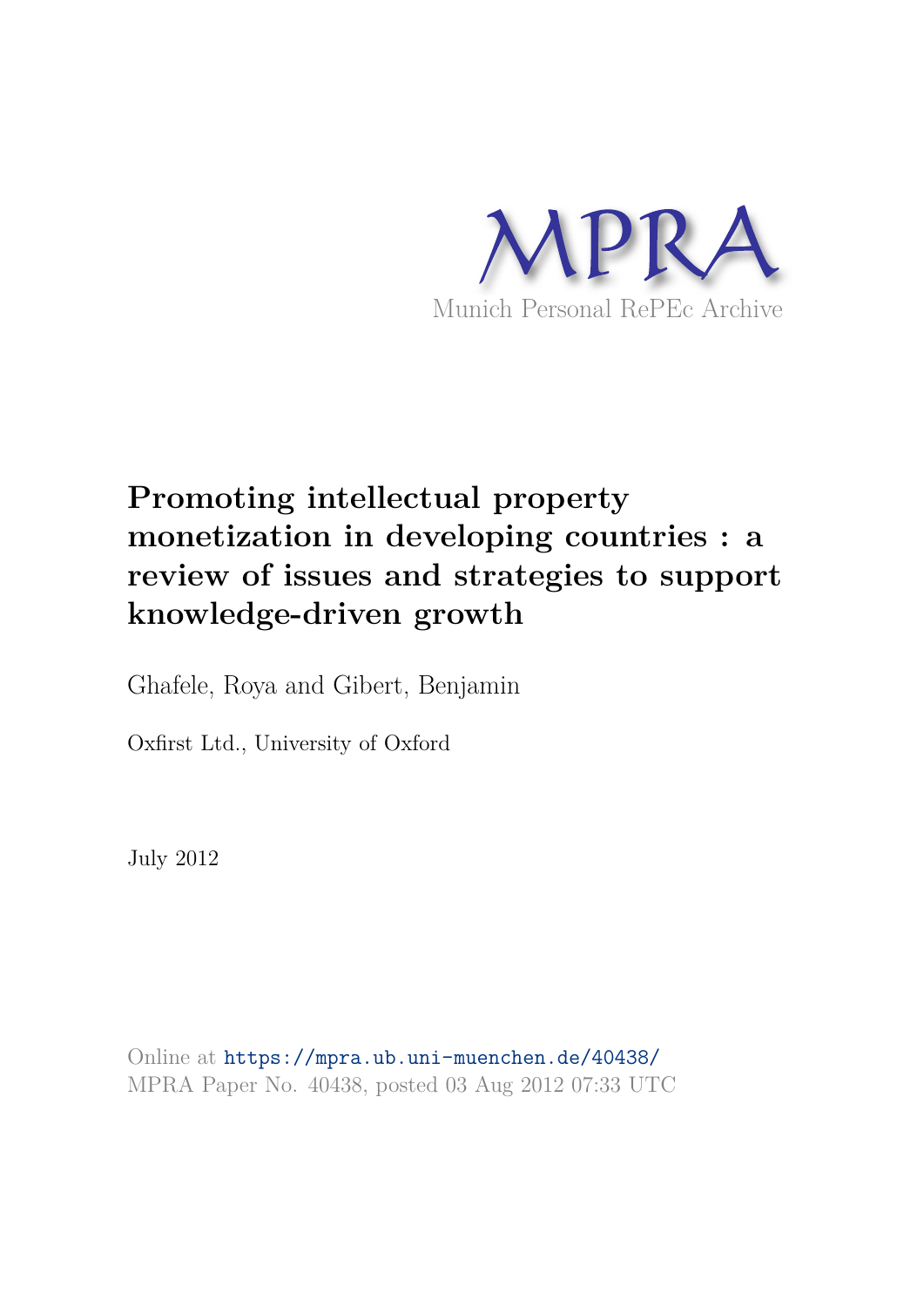# **Promoting IP Monetization in Developing Countries:**

**A Review of Issues and Strategies to Support Knowledge-driven Growth** 

 $\frac{1}{2}$ FIRS.

**Roya Ghafele Benjamin Gibert Benjamin Gibert Director Director Consultant OXFIRST Ltd & OXFIRST Ltd & University of Oxford University of Oxford Email: [roya.ghafele@oxfirst.com](mailto:roya.ghafele@oxfirst.com) Email: [benjamin.gibert@oxfirst.com](mailto:benjamin.gibert@oxfirst.com)**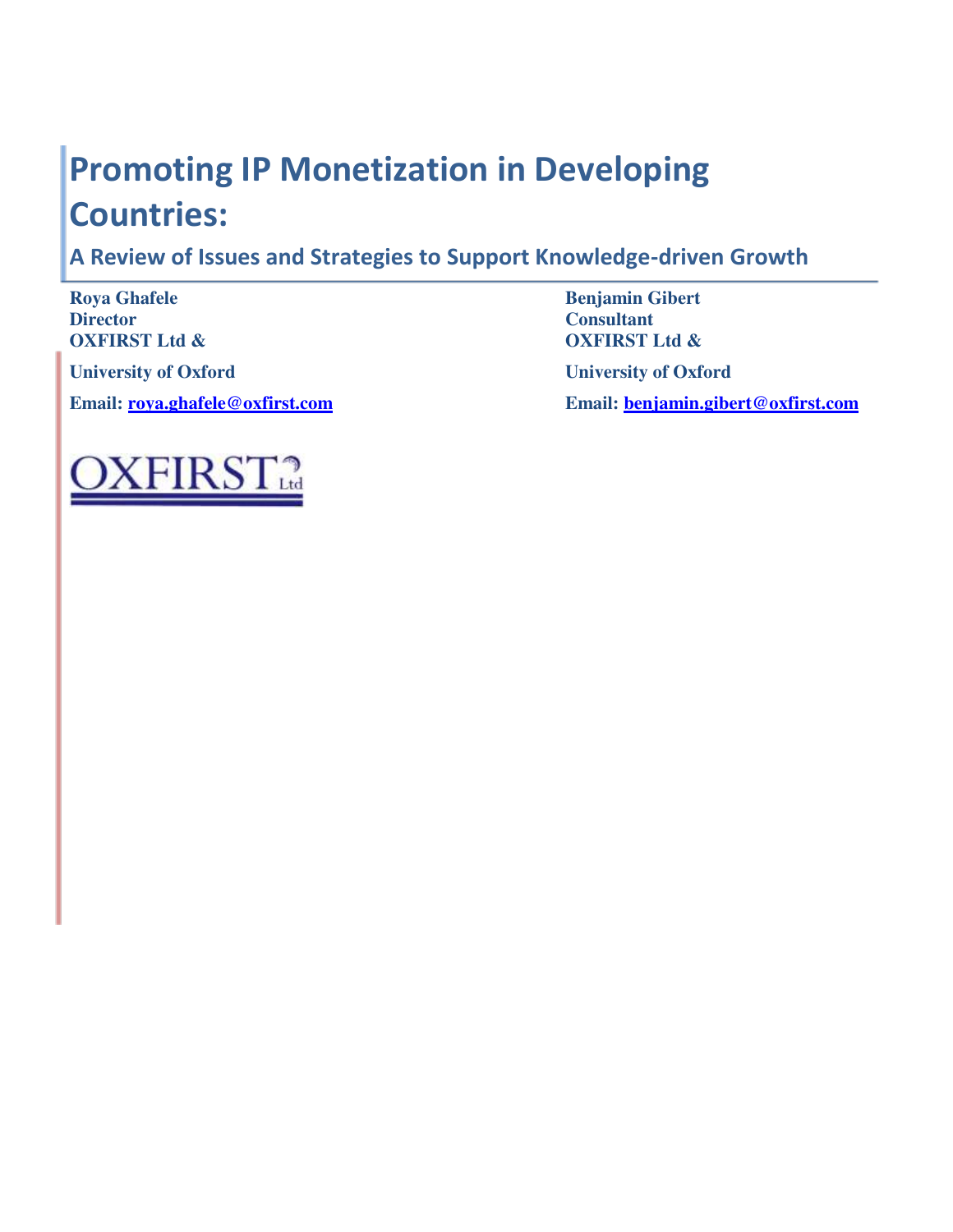# **Table of Contents**

# **Figures and Tables**

| Table 1. Royalty, license fees received & paid and Balance of Payments, 2009                |    |
|---------------------------------------------------------------------------------------------|----|
| Figure 1. Patent Grants: Top 10 Countries of Origin, 2008                                   |    |
| Figure 2. Patent Applications Filed Under the Patent Cooperation Treaty (PCT) With at Least |    |
| One Foreign Inventor, As a Percentage of Total PCT Filings, 1990 – 2009                     |    |
| Figure 3. Patent Application Share by Income Group, 2008                                    |    |
| Figure 4. High-income States: Licensing & Royalties Balance of Payments, 1980-2009          | 11 |
| Figure 5. Middle-income States: Licensing & Royalties Balance of Payments, 1980-2009        | 12 |
| Figure 6. Low-income States: Licensing & Royalties Balance of Payments, 1980-2009           | 13 |
| Table 3. Licensing & Royalties Balance of Payments, 2009                                    | 13 |
| Figure 7. Operating Company Counterparties in NPE Suits                                     | 23 |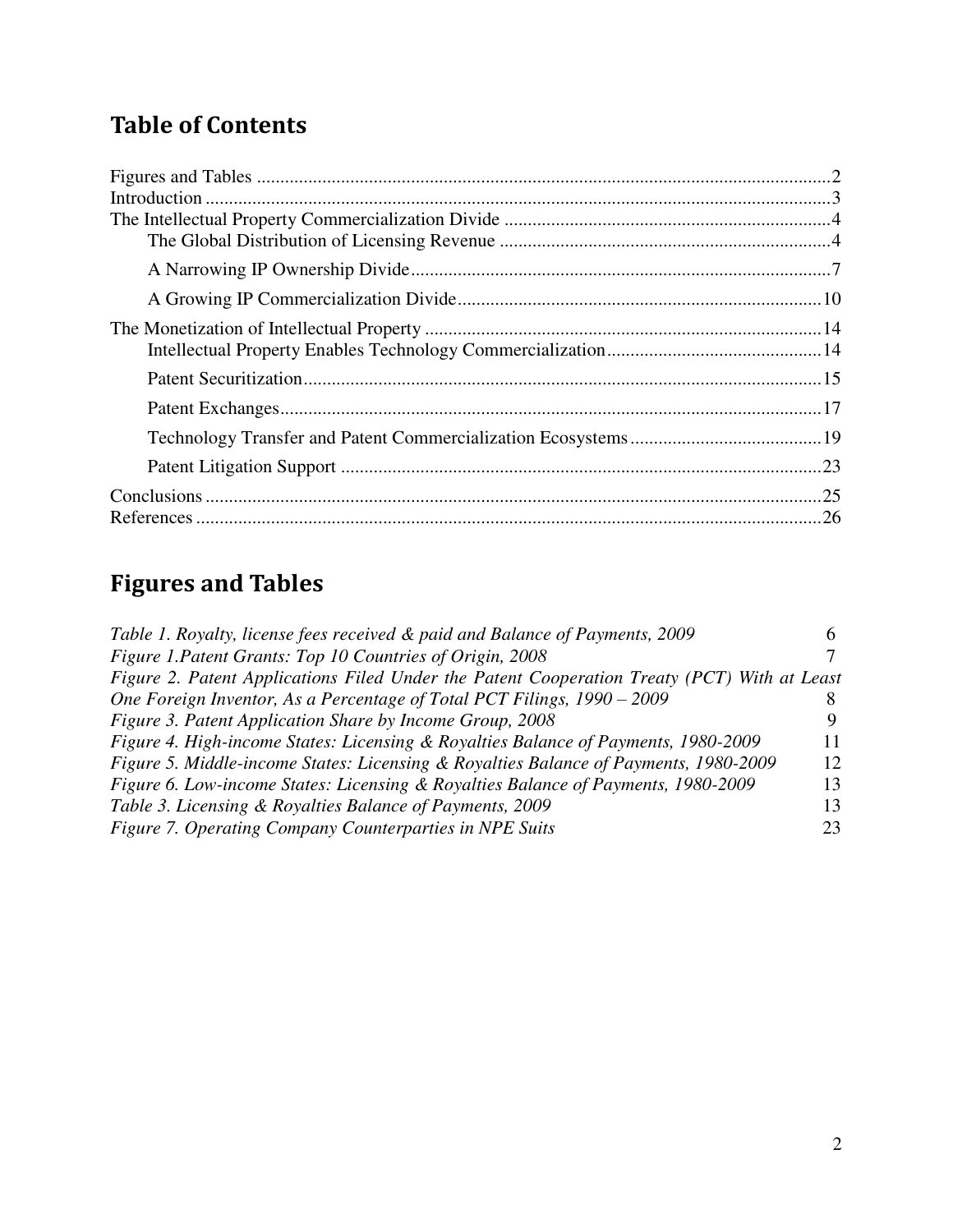### **Introduction**

The TRIPS Agreement, by ensuring stronger intellectual property rights (IPR) regimes around the world, has globalized the IP system and stimulated greater cross-border trade in knowledge assets. Technology transfer, a term still not defined in the WTO framework, has come to be seen as the primary strategy for developing countries to gain access to much needed, but legally protected, knowledge assets owned in developed economies. It is not particularly surprising that the IMF's Balance of Payment statistics show that most developing countries pay much more in licensing and royalty fees to third parties than they receive. The transfer of technology from the developed to the developing world through licensing arrangements is an important process that merits discussion. The role of technology transfer in development has received considerable attention (Teece 1977; Liu 1995; Bozeman 2000; Hewitt-Dundas 2011; Saggi 2002; Schrank 2004). However, while technology transfer remains a major issue in global economic governance debates, it is equally important to recognize the alternative IP commercialization techniques available to actors in both the developed and developing world. By recognizing these alternatives, developing nations may eventually begin to close the gap that prevails in IP commercialization globally.

As IP ownership grows, it is increasingly significant to identify the various mechanisms available to rights holders in developing countries to commercialize their intellectual property rights (IPRs). This study reviews several IP monetization strategies in order to emphasize the ways that IP can be used to generate domestic innovation and growth within developing nations. Essentially, we are asking: what methods enable developing country innovators to commercialize their technology within their own nation and abroad? In doing so, we explore the variety of IP monetization techniques that exist and assess the extent to which they promote active markets for technology in developing countries. IP defines a wide spectrum of rights including copyright, trademarks, design rights, patents and geographical indicators. Our analysis remains focused on patent monetization strategies. This is to retain analytical clarity and also because patents generate the most economic value globally. However, it is also important to recognize that these other forms of IP can be proactively developed and monetized through mechanisms such as securitization, licensing, and secondary markets.

This report outlines the different commercial tools available to innovators in the developing world in order to monetize patents and foster the diffusion of technology, thus attracting opportunities for joint ventures and other forms of international technological collaboration. This method contrasts with more common approaches that investigate how developing countries can attract Foreign Direct Investment (FDI) from Multinational Corporations (MNCs) through the enforcement mechanisms of a strong IP regime. Since academic research typically evaluates IPRs from an enforcement perspective, the role of IPRs in developing countries is primarily conceived through the prism of the influence of 'weak' vs. 'strong' IP regimes (Gould and Gruben 1996; James 2001; Lanjouw and Lerner 1997). While the rule of law is certainly a constitutive element of functioning markets, this research does not assess which policy reforms are needed to guarantee ownership over IPRs in developing countries. This question has already been extensively discussed in academic and policy circles (Maskus and Reichman 2004; Helfer 2004; Hassan et al. 2010). Instead, the focus of this paper remains on the mechanisms that promote uptake of patent monetization techniques. Accordingly, patent owners in developing countries are not conceptualized as passive receivers of proprietary innovation developed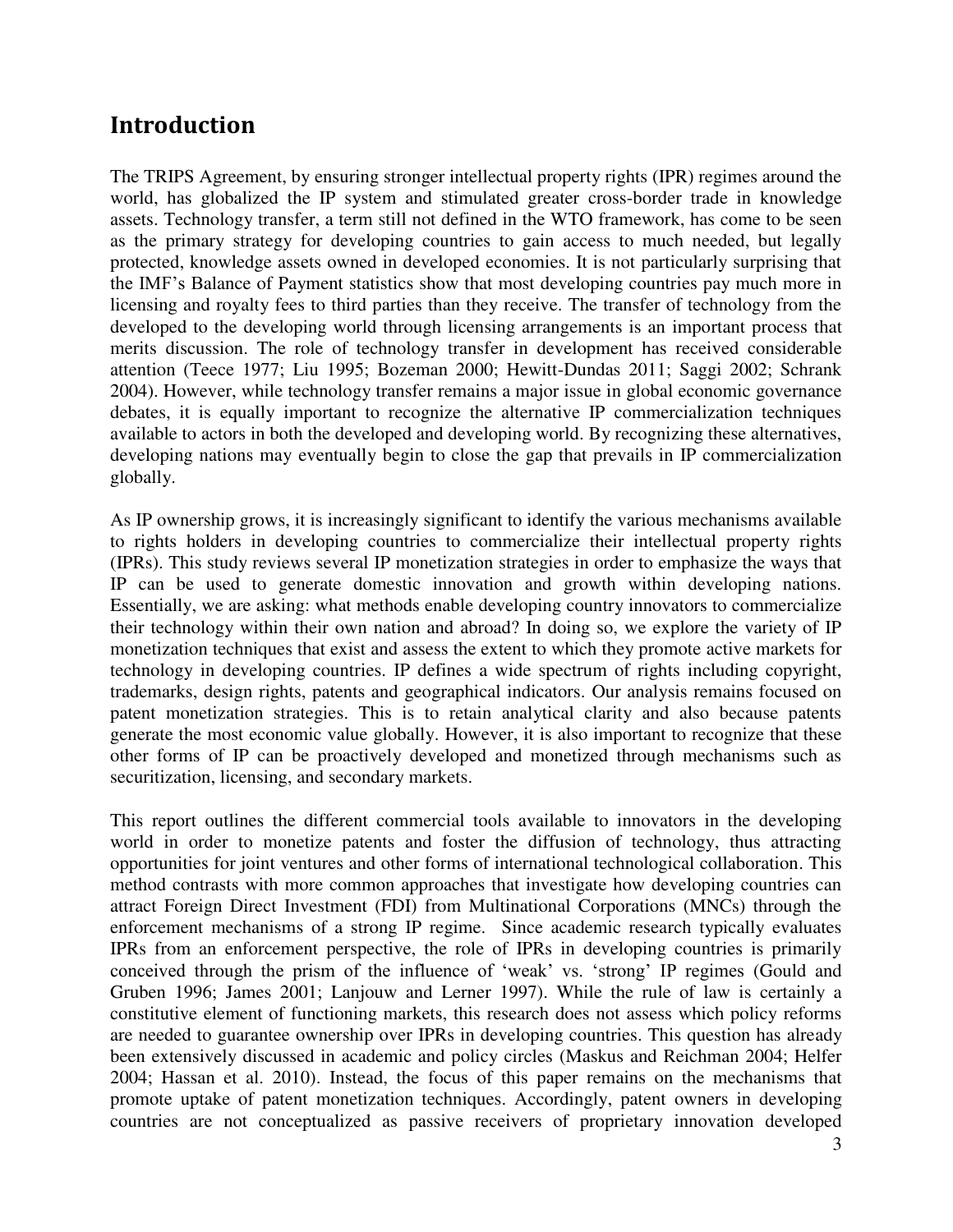elsewhere, but rather as active participants in an increasingly global economic system that could be driven just as much by emerging markets as established ones. While we recognize the institutional constraints that patent owners may face, and the fact that developing countries are lagging behind the developed world in fostering genuinely domestic innovation, we argue that there are ample opportunities for patent owners in developing markets to leverage their IP to promote economic growth. We suggest that the IP ownership divide may be closing, but that substantial differences persist in the extent of IP commercialization in various countries. Emerging markets that are becoming global leaders in IP ownership seem to lag behind in relation to the financial returns they are able to generate from their innovations. While bilateral licensing remains a valuable mechanism to extract value from IP, we posit that developing countries can capitalize on both market- and policy-driven IP monetization mechanisms in order to promote active technology markets. These include patent securitization, patent exchange platforms, public-private technology transfer initiatives, and public support in patent litigation procedures. A combination of institutional support and the adoption of alternative commercialization processes should help developing nations promote stronger technology markets and generate more financial returns from IP in the future.

The paper is structured as follows. First, IMF licensing statistics are reviewed for a small sample of countries in order to increase understanding of the degree of IP commercialization internationally. Then, statistical evidence from the WIPO database on global patent stocks is used to demonstrate the growing ownership of IP in developing nations. The WIPO data suggests that the IP divide, defined as the gap in IP ownership between developed and developing countries, is gradually narrowing for the more technologically sophisticated developing countries. However, a significant divide persists in terms of IP commercialization. While this may be driven by differences in patent quality around the globe, we focus here on the relevance of IP monetization options in addressing this divide. The second section briefly outlines the key concepts of patent monetization and presents multiple case studies in order to identify some of the instruments available to commercialize IP assets. It explores the role of patent securitization, online patent exchanges, technology transfer offices and joint public-private funding, and finally the impact of public litigation support for small innovating firms.

### **The Intellectual Property Commercialization Divide**

#### **The Global Distribution of Licensing Revenue**

In order to get a more detailed picture of the global licensing landscape, a set of 22 countries was selected for analysis. The selection process sought to ensure that a variety of income levels and geographic locations were represented in the study. This was done to provide a more differentiated understanding of the global licensing landscape. Accordingly, we included a range of high-income, middle-income and low-income countries in our study. The selection also sought to emphasize large emerging economies that represent significant international markets. Those selected among the high-income countries with a GNP per capita above \$25,000 were the USA, Germany, Japan, France and Italy. The middle-income countries selected, with a GNP per capita of \$5000 - \$25,000, were Botswana, Brazil, South Korea, Poland, the Russian Federation and South Africa. From low-income countries with a GNP per capita below \$5,000, we selected Bolivia, China, India, Indonesia, Kenya, Morocco and the Philippines. In making this selection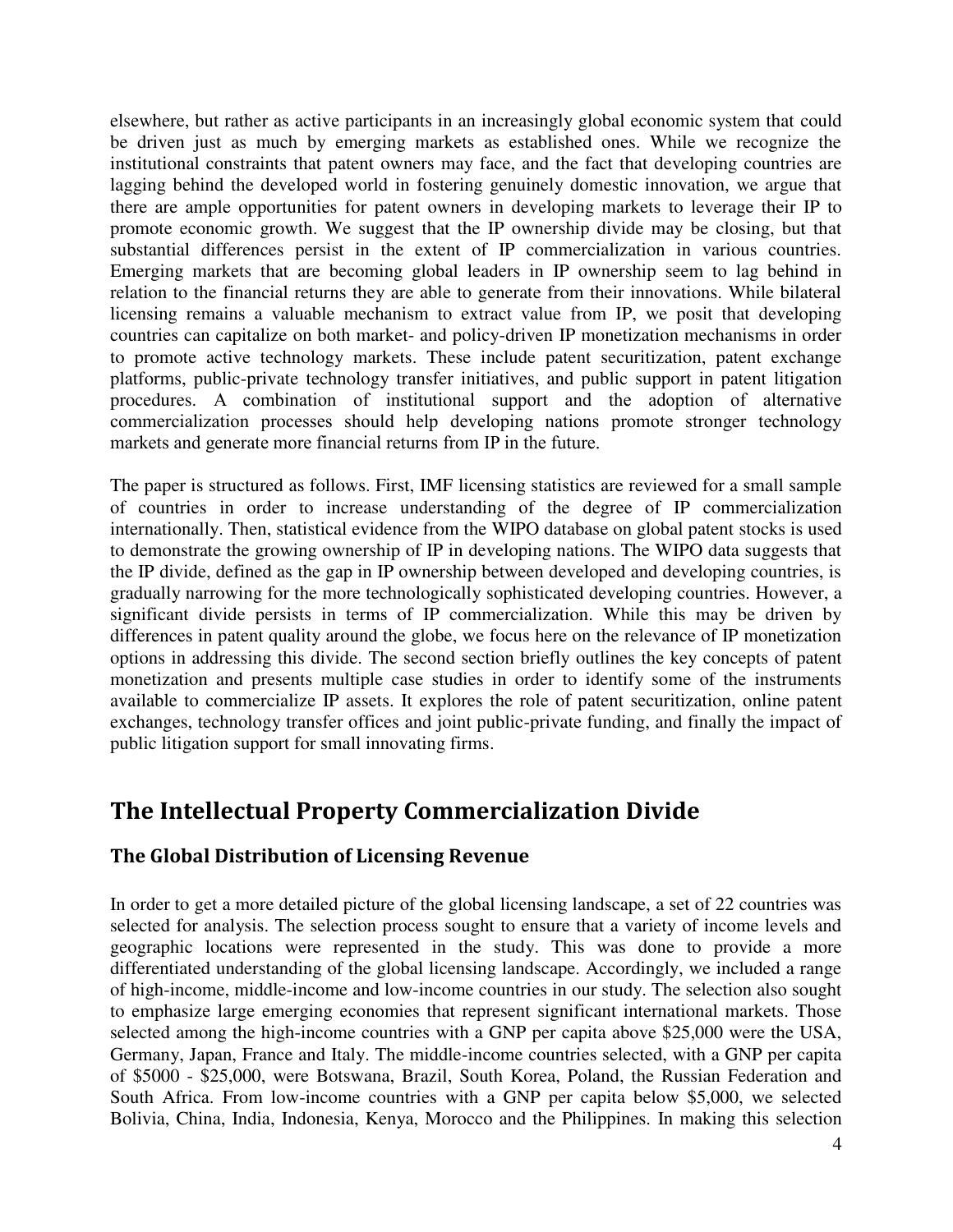we also sought to represent a diverse range of geographies in order to avoid focusing on a single region. While data on licenses and royalties received was available for all countries, it was not possible to get comprehensive data relating to all stocks of patents and trademarks in all of the selected countries. Despite this limitation, our findings suggest that global licensing revenues continue to grow. However, revenues remain unequally distributed across nations. Interestingly, the gap in licensing revenues is stronger than the gap in patent ownership. Though the growth in licensing revenues can be seen as an indicator of the greater efficiency of technology utilization, we still observe strong differences in the global distribution of licensing revenue.

In table 1 below (ranked according to license fees received), high-income countries are marked in violet, middle-income countries are marked in red and low-income countries are marked in black. The IMF data used in this classification is not ideal because it reflects licensing and royalty revenues received from a range of forms of intellectual property and intellectual capital (IC), such as patents, trademarks, business franchises and copyright. Balance of payment data for license fees can be misleading because it captures many intra-firm transactions that are not specifically tied to knowledge creation and patent monetization. For example, a country may have a high level of receipts because of a favourable tax environment or because of the prevalence of profitshifting techniques such as transfer pricing. This is an important limitation to the conclusions that can be drawn from this data. However, it is the best data currently available worldwide and it still offers valuable insights on capital flows associated with various forms of IP and IC. While certainly not sufficient to establish a causal relationship between patent ownership and licensing revenue, it provides a useful illustration of the IP commercialization divide. It is an interesting fact in itself that the only data available on monetary streams associated with IP does not offer clearly disaggregated indicators. This may reflect a lack of awareness regarding the need to grasp the value of IP in terms of its commercial relevance. The majority of existing innovation indexes continue to measure innovation output primarily in terms of patents held rather than according to the economic value of those patents. This is unfortunate because it suggests to policy makers in the developing world that stimulating higher levels of patent filings is sufficient to foster domestic innovation. Patent quality, discussed later, is an equally significant concern.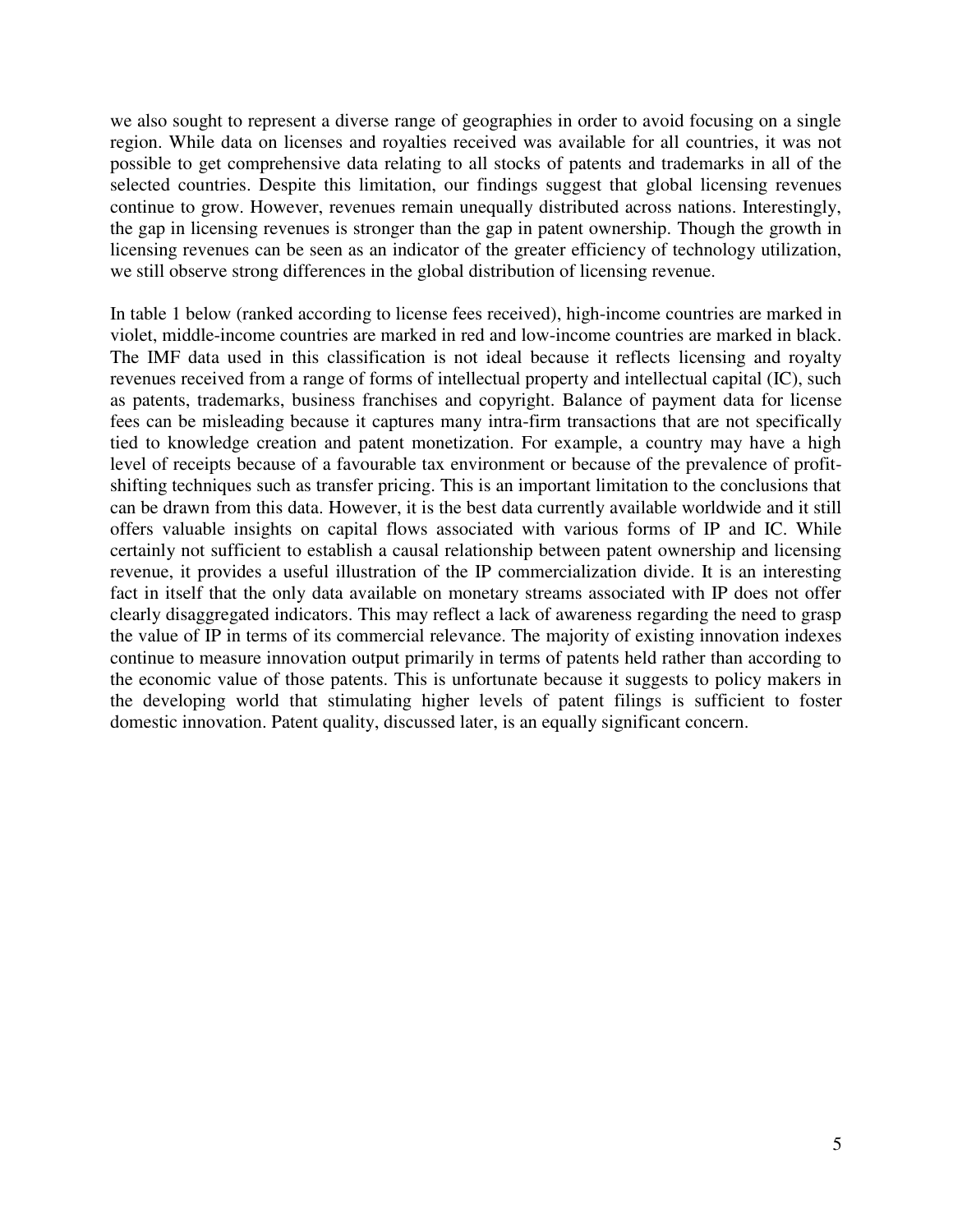| Country                   | <b>Royalty, License Fees</b><br><b>Received</b> | <b>Royalty, License Fees Paid</b> | <b>Balance of Payments</b><br>(Receipts – Payments) |
|---------------------------|-------------------------------------------------|-----------------------------------|-----------------------------------------------------|
| <b>USA</b>                | \$89,791,000,000                                | \$25,230,000,000                  | \$64,561,000,000                                    |
| Japan                     | \$21,698,003,549                                | \$16,834,707,247                  | \$4,863,296,302                                     |
| Germany                   | \$13,785,314,963                                | \$14,104,405,685                  | $-5319,090,723$                                     |
| France                    | \$9,396,708,004                                 | \$5,274,174,766                   | \$4,122,533,238                                     |
| South Korea               | \$3,184,800,000                                 | \$7,049,000,000                   | $-53,864,200,000$                                   |
| Italy                     | \$1,115,444,961                                 | \$1,898,982,186                   | $-5783,537,225$                                     |
| <b>Russian Federation</b> | \$493,670,000                                   | \$4,106,950,000                   | $-53,613,280,000$                                   |
| <b>Brazil</b>             | \$433,807,800                                   | \$2,512,044,100                   | $-52,078,236,300$                                   |
| China                     | \$429,452,520                                   | \$11,065,271,082                  | $-510,635,818,562$                                  |
| India                     | \$192,555,770                                   | \$1,860,283,808                   | $-$1,667,728,038$                                   |
| Poland                    | \$103,000,000                                   | \$1,542,000,000                   | $-$1,439,000,000$                                   |
| South Africa              | \$47,725,840                                    | \$1,658,023,465                   | $-51,610,297,624$                                   |
| Indonesia                 | \$38,128,141                                    | \$1,530,107,289                   | $-51,491,979,148$                                   |
| Kenya                     | \$19,215,790                                    | \$21,477,786                      | $-52,261,997$                                       |
| <b>Bolivia</b>            | \$2,500,000                                     | \$18,650,000                      | $-$16,150,000$                                      |
| Philippines               | \$2,000,000                                     | \$421,000,000                     | $-5419,000,000$                                     |
| Morocco                   | \$1,910,484                                     | \$48,852,466                      | $-546,941,982$                                      |
| <b>Botswana</b>           | \$531,087                                       | \$11,600,056                      | $-$11,068,969$                                      |

*Table 1. Royalty, license fees received and paid and balance of payments 2009* 

(Source: International Monetary Fund, Balance of Payments Statistics Yearbook and data files)

The table indicates significant differences in the total economic value of royalties received and paid. Whereas high-income nations pay and receive royalties in the range of trillions of \$US, low-income countries perform extremely poorly in comparison. The data suggests that lowincome countries may remain marginalized in the international IP system, despite being increasingly integrated into the legal and economic framework that supports it. To argue that IP has negative side effects for developing countries in general does not appreciate that they may, in fact, suffer from a lack of exposure to and experience with this relatively new international system of proprietary innovation. While developing countries do currently suffer from lower technological capability and less valuable IP, greater experience with alternative IP monetization mechanisms could be a step towards addressing the current gap in licensing revenues.

With the exception of the USA, Japan and France, all countries in our sample dispose of a negative balance of licensing payments. This makes the majority of the surveyed countries net importers of IP. This is not necessarily a bad thing. If, for example, the imported IP helps domestic actors leverage foreign innovation as an engine of economic growth, then it can be positive. This will depend on the locus of analysis, since different conclusions are possible if one focuses, for example, on social welfare or economic output metrics. However, if the country owns large patent portfolios itself but pays more in licensing than it receives, then it is likely, subject to the underlying quality of the IP portfolio, that they are not adequately commercializing their IP. These two possibilities are not mutually exclusive. A nation may effectively leverage imported IP but remain ineffective at trading its own IP. The accumulation of patent portfolios for other strategic reasons such as a deterrent to litigation, a bargaining chip during negotiation, and as a signal for start-up financing will also impact these figures.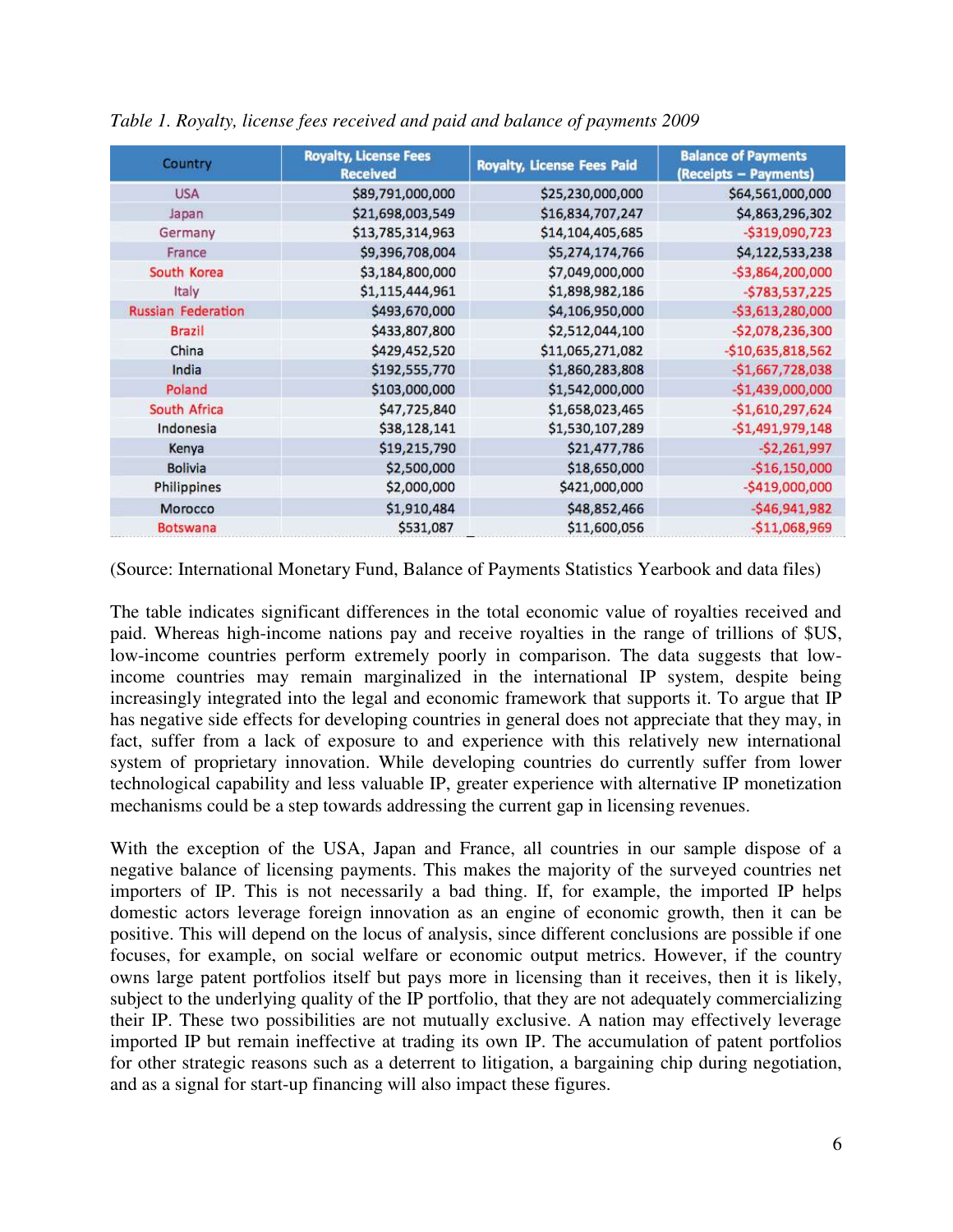#### **A Narrowing IP Ownership Divide**

IP encompasses several rights including copyright, trademarks, design rights, patents and geographical indicators. The IMF data relating to balance of payments unfortunately does not distinguish between them. Since the focus of the IP monetization section below is on patents, it is important to explore the existing gaps between patent ownership and commercialization. Data on global patenting trends is also far more comprehensive than other forms of IP, making it a more reliable indicator on which to base the analysis.

#### *Figure 1. Patent Grants: Top 10 Countries of Origin, 2008*



<sup>(</sup>Source: World Intellectual Property Organization)

Data on patent grants by country of origin is frequently used as a measure of innovation output. This is because it is cost-effective, publically available time-series data that provides detailed information relating to the origin of inventors and applicants (Trajtenberg 1990). As shown in Figure 1, countries that perform well in terms of total patent grants do not necessarily perform well in terms of the total revenue generated from these rights. This is an important finding, since innovation is focused on commercializing patent assets, among other knowledge assets. What is most striking is that South Korea, China and Russia hold the third, fifth and seventh largest patent portfolios respectively. The USA, which drastically outperforms all other nations in terms of IP royalties Balance of Payments, only holds the second largest portfolio. This may be the result of strong publishing industries in film, music and books, but is also likely to be influenced by the variety of patent commercialization techniques evident in the USA. It is particularly interesting that China, Brazil and South Korea own some of the largest patent portfolios but dispose of negative Balance of Payments in terms of IP licensing and royalty revenues. While the quality of their patents is an important determining factor, it also suggests that they may be in a strong position to benefit from patent monetization mechanisms.

Figure 2 suggests that innovation seems to be increasingly international in character. As R&D collaboration increases across national boundaries, the number of patent applications with at least one foreign inventor is steadily growing. Though this data does not indicate which country or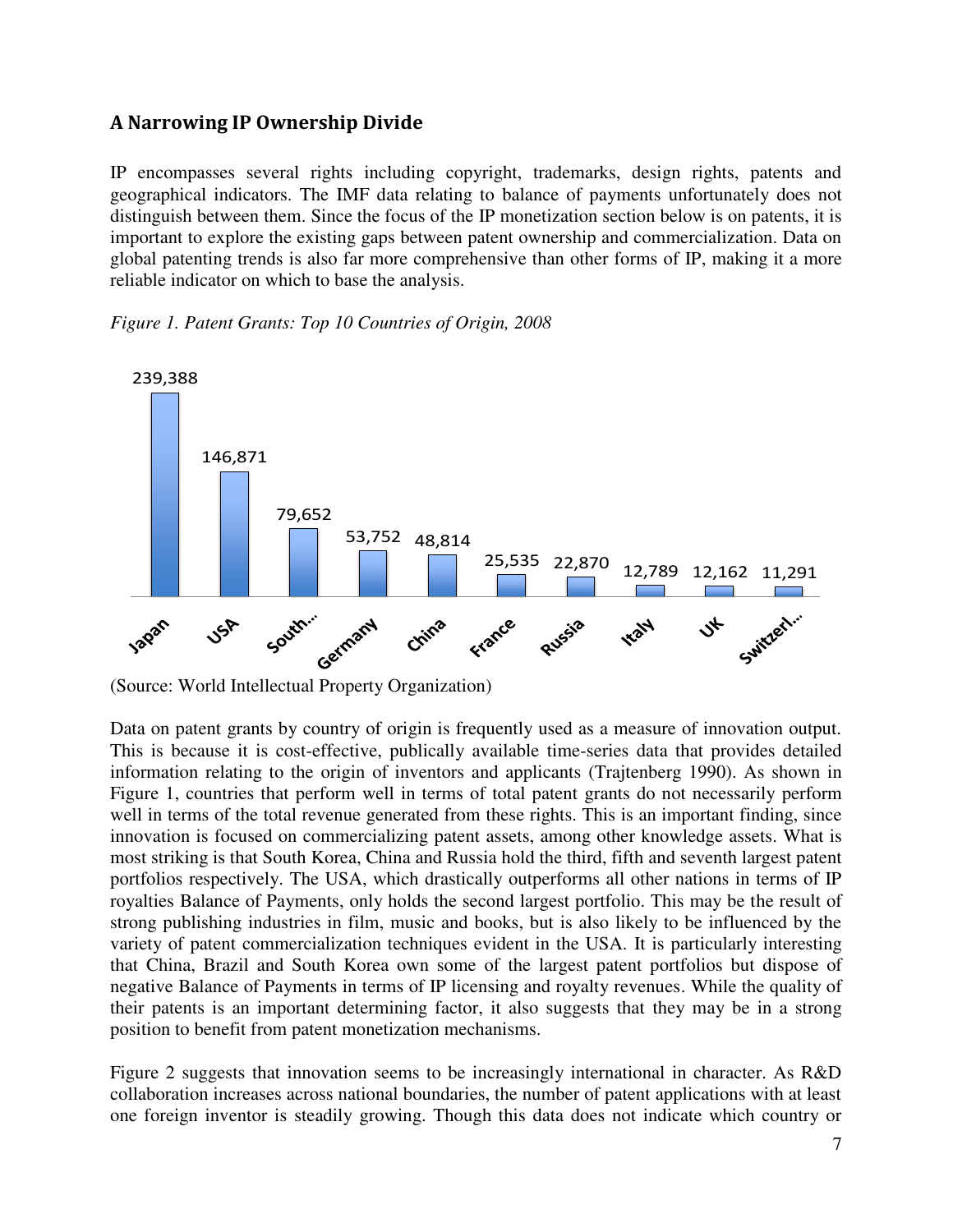income group these inventors are from, it suggests a stronger focus on international R&D alliances and collaboration. This is a positive development since a higher level of collaboration should help stimulate technology transfer and knowledge spillovers.





(Source: WIPO World Intellectual Property Report 2011)

Global data from the WIPO database summarized in Figure 3 suggests the gap between domestic and foreign patent applications is closing in middle-income countries. Compared to 57% of patent applications filed by residents in high-income countries, the middle-income group exhibits a 52% resident filing rate. In contrast, low-income countries continue to experience a significant disparity, where residents file only 20% of patent applications.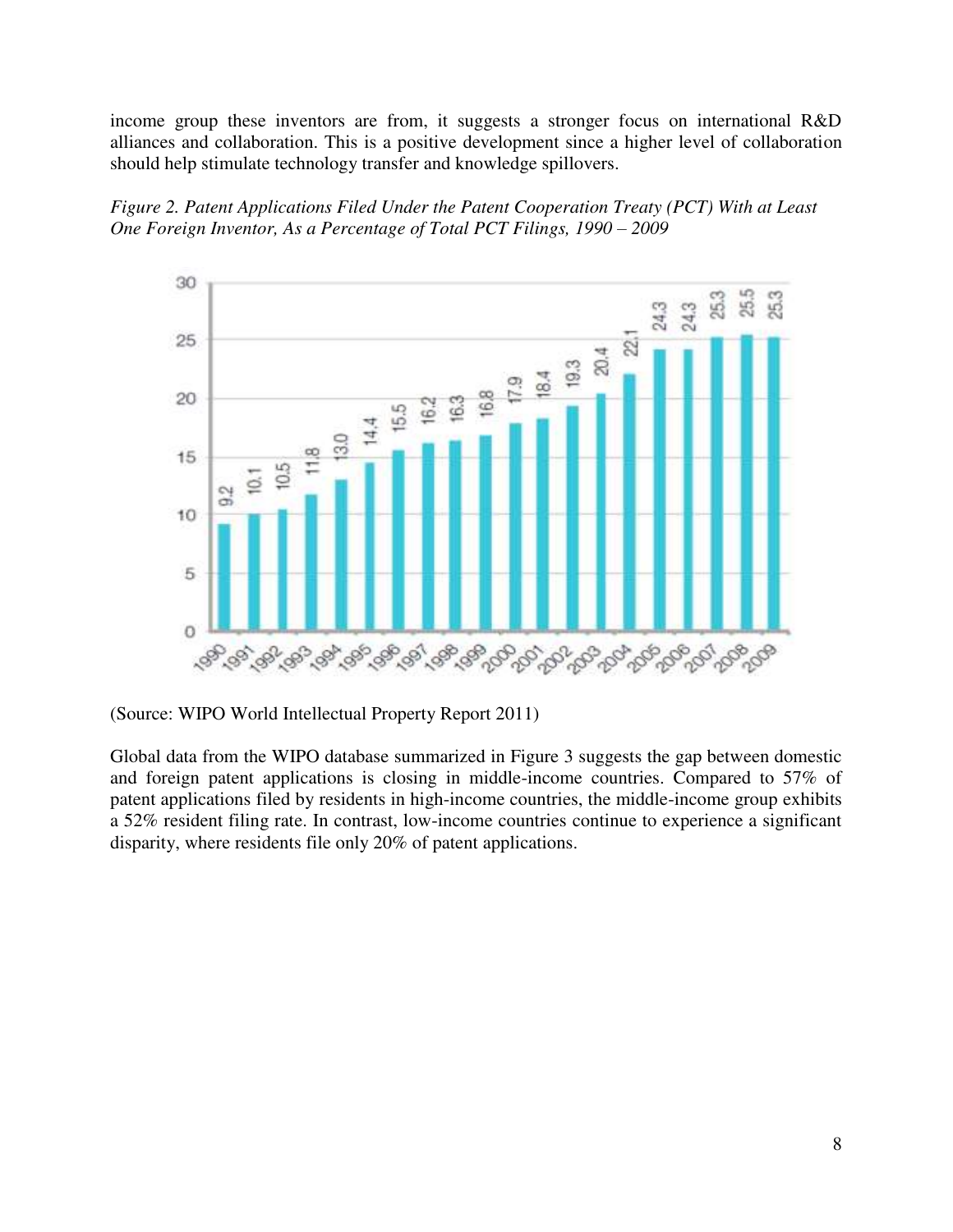



(Source: WIPO Statistics Database June 2010)

In terms of our sample, it is interesting that in Russia, Poland, South Korea and China patent applications are to a large extent filed by residents. Roughly 75% of patent applications in Poland and South Korea are filed by residents. China has nearly the same distribution of resident to nonresident applications as the USA, with almost 60% of applications filed by residents.

China is an informative case for developing nations. Though patent law has only existed since 1985, the Chinese government has promoted an 'ecosystem of incentives' for individuals to file patents in order to stimulate domestic innovation.<sup>1</sup> Workers and students who file patents earn residence permits to live in attractive areas, while professors increase their chances of winning tenure. Cash bonuses are offered in some cases, the government covers filing costs in others. Corporate income tax can be cut over 10% for companies filing multiple patents. This public sector drive has consequences in the private sector as well: the potential for tax reductions and government contracts pushes firms to offer employees incentives to patent. Huawei pays employees patent-related bonuses of \$1,500 to \$15,000, partially contributing to its meteoric rise to the top firm for international patent filings. China's total patent filings grew 26% from 2003 to 2009, dwarfing growth in all other regions: 6% in the USA, 5% in South Korea, 4% in Europe and  $1\%$  in Japan.<sup>2</sup> Yet, China remains far behind all of these countries in terms of licensing revenue. This may be due to a time-lag between patent ownership and monetization. However, it is more likely the result of policies that incentivize the filing of patents without adequately emphasizing the importance of patent quality for generating licensing income. These incentive systems precipitated a rush in patent filing, often for inventions of little or no value. The rapid rise in utility-model patents, which do not require inventions to be 'novel' and last only 10 years, is a problem in terms of patent monetization. A Thomson Reuters survey in China shows that only one fifth of patent professionals believe Chinese patents are of high quality, a smaller

 $\overline{a}$ 

<sup>1</sup> http://www.economist.com/node/17257940

<sup>&</sup>lt;sup>2</sup> http://www.economist.com/node/17257940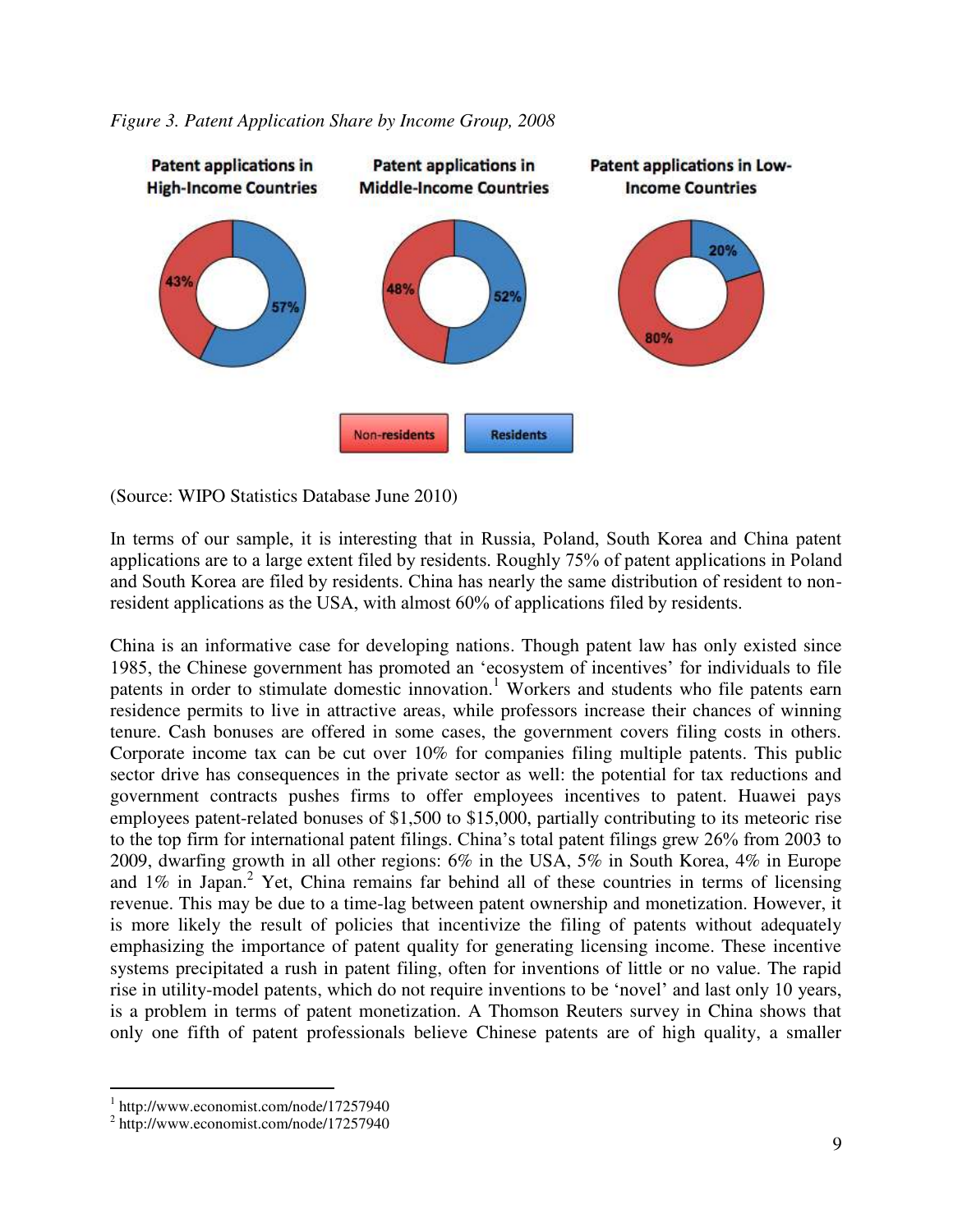proportion than any other region in the world included in the survey.<sup>3</sup> Developing nations must balance incentives to file patents with threshold standards for patent quality in order to truly capitalize on IP as a value generator.

Overall, the degree of IP ownership in middle-income and high-income countries is gradually equalizing. Low-income countries remain behind but they are catching up. Though the gap in patent ownership is starting to close for technologically sophisticated developing countries, the gap in commercialization remains significant.

#### **A Growing IP Commercialization Divide**

An important consideration affecting patent commercialization potential is that of patent quality. China's ecosystem of incentives has drastically increased the total number of patents filed by residents. Yet, this growth has not resulted in a proportional rise in licensing revenue. The commercial value of a patent depends on its quality, which is roughly synonymous with patent validity in terms of its claims (Noveck 2006), but also includes measures such as forward citations, extent of patent family, and applicable territories. The USA and other developed economies have had significant difficulties with patent quality, which result in litigation costs exceeding returns from patents and inhibit the development of upstream innovations. As emerging economies such as China, India and Brazil strengthen their IP systems, they have adopted more stringent standards towards qualification criteria such as novelty and disclosures of origin (Reichman 2009). In this manner, they hope to avoid the issues that have arisen in developed economies. This example suggests that, in implementing IP regimes, developing countries should look to the experience of developed economies in order to streamline the process and achieve the desired results.

It is not always the size of the patent portfolio that matters. For example, China ranks fourth worldwide in terms of patents for green technologies according to a recent analysis of patent applications filed in 76 countries between 2000 and 2005 but it falls to tenth rank when the analysis is restricted to patents filed internationally (i.e. *claimed priorities* in more than the home country). Brazil also ranks eleventh and then plummets to thirty-first according to the same criteria (Dechezleprêtre et al. 2011). Some patents are also simply less valuable than others in terms of their commercial potential. The fact that Kenya and Botswana pay more in royalties than they receive could suggest both countries simply own IP of lower commercial value or technological relevance. This raises important questions as to why the patent application was filed in the first place. Again, the critical issue of patent quality arises. However, assuming adequate patent quality, the situation suggests the necessary skills and infrastructure to monetize IP internationally do not exist in Botswana or Kenya.

The IMF data provides a rough picture of global monetary flows associated with IP but it is inadequate to make concrete statements regarding the state of each national IP system in detail. Yet, the figures do suggest that the majority of nations struggle with IP commercialization. The difference in the historical performance of the high-, middle- and low-income countries in terms

 3 http://www.economist.com/node/17257940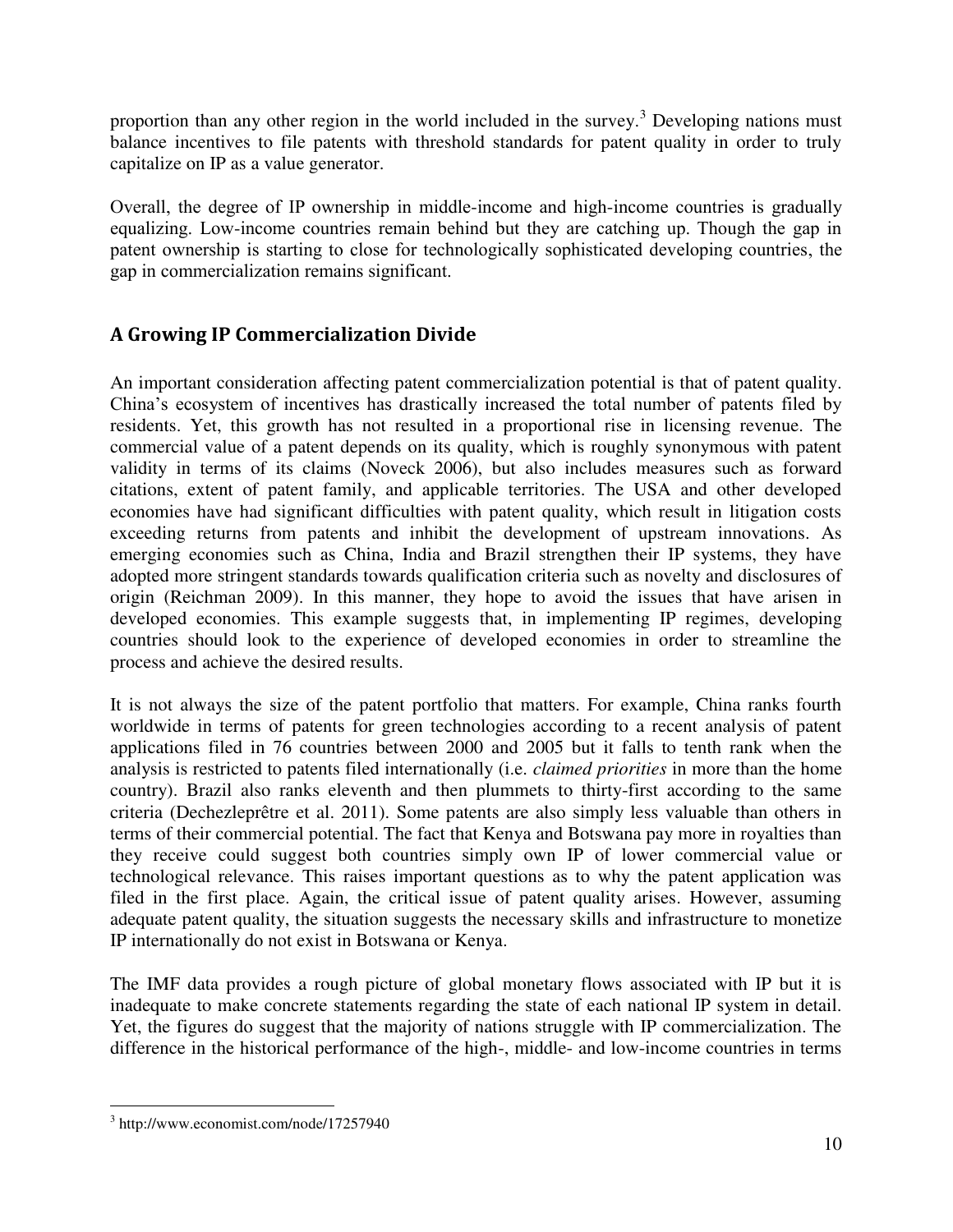of licensing Balance of Payments demonstrates this and suggests there is a growing IP commercialization divide.



Figure 4. High-income States: Licensing and Royalties Balance of Payments, 1980-2009

(Source: International Monetary Fund, Balance of Payments Statistics Yearbook and data files)

Figure 4 shows that high-income countries all exhibit slow growth or a static Balance of Payments – hovering between + \$5 billion and - \$5 billion - between 1980 and 2007 (the most recent available year). The USA is the obvious exception in this group. With a phenomenal increase in its Balance of Payments from  $+$  \$5 billion to  $+$  \$65 billion, it is the clear historical winner.

The passing of the Bayh-Dole Act in 1980, which enabled US universities, SMEs and non-profit organizations to appropriate control of IP resulting from federally funded research, is often regarded as an important factor in the increase of patenting and licensing activity by these actors. This has led many other OECD and developing nations to consider enacting similar policy measures to stimulate licensing revenue. Clarifying IP ownership in public-private partnerships is a useful policy measure to reduce operating uncertainty and stimulate the commercialization of IP. However, critics remark that it is difficult to disaggregate the effects of the Bayh-Dole Act from other factors that influenced the growth of licensing revenue in US universities post-1980 (David C. Mowery and Ziedonis 2002; D.C. Mowery et al. 1999; Henderson, Jaffe, and Trajtenberg 1998). The highly interactive relationship between US research universities and industrial research groups that existed prior to the Act as well as the structure of US universities, 'which blended financial autonomy, public funding from state and local sources with federal research support' on a large scale, resulted in research that focused on solving agricultural and industrial problems rather than pursuing purely scientific principles (Mowery and Sampat 2005). Given the difference in educational systems throughout the world, the implementation of similar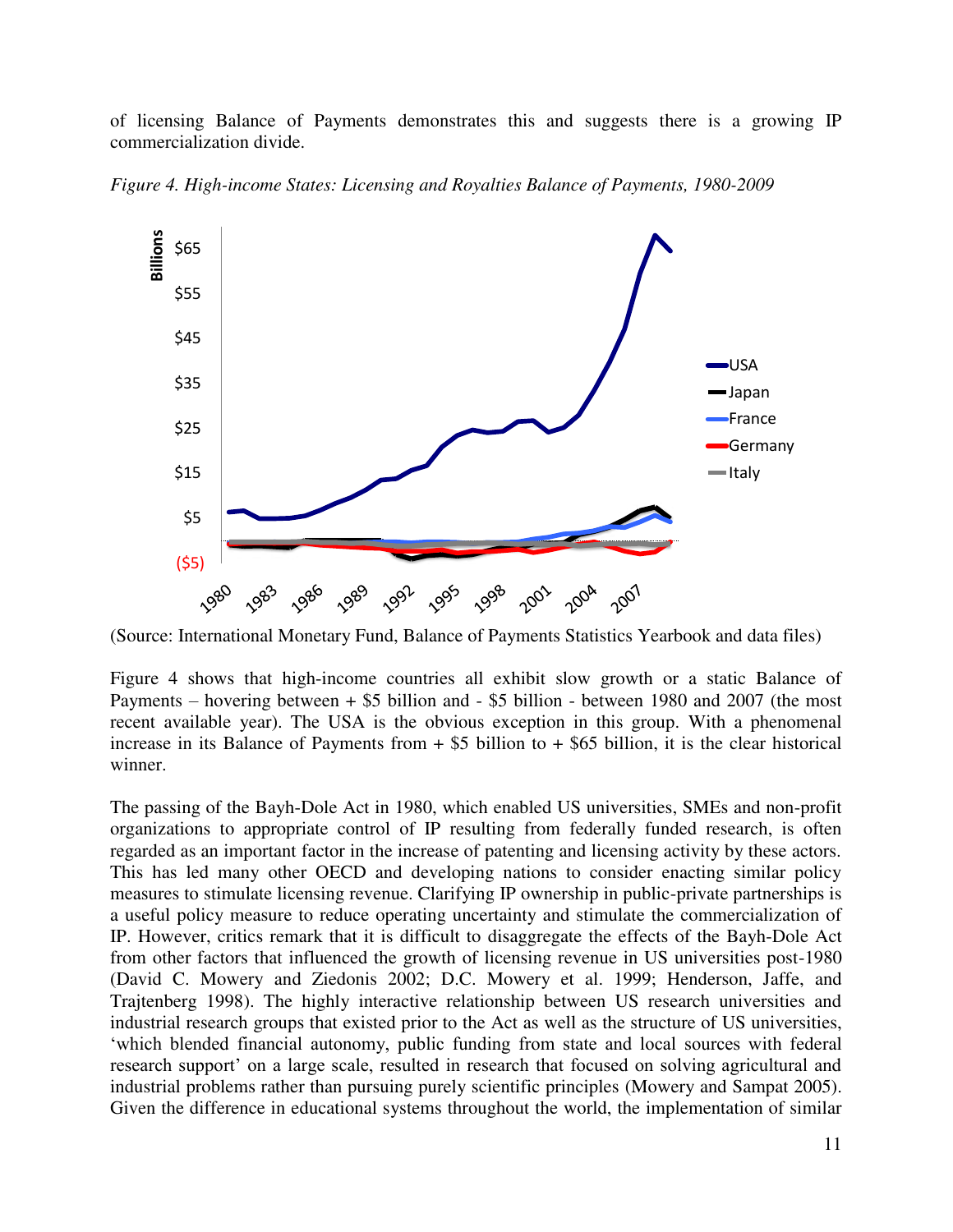policies to stimulate the commercialization of public research should be approached with caution. Other scholarship has highlighted technology field differences, recognizing that licensing is not effective to the same degree in all fields and arguing that the Bayh-Dole Act did in fact lead to shifts in university patenting towards fields where licensing is an effective mechanism to transfer knowledge and generate licensing revenue (Scott 2004). Academic study on the impact of the Bayh-Dole Act suggests that technology field differences, the research focus and institutional structures of universities, and the extent of collaboration between public and private actors all influence the extent to which universities can monetize patent assets via licensing. Policy makers in the developing world must appreciate these subtleties when considering similar approaches.

*Figure 5. Middle-income States: Licensing and Royalties Balance of Payments, 1980-2009* 



(Source: International Monetary Fund, Balance of Payments Statistics Yearbook and data files)

Figures 5 and 6 show that Balance of Payments for IP royalties in middle-income nations have moderately decreased over time and low-income countries have experienced more rapid decline. 1995 marks a clear turning point for most countries in the sample. While the high-income countries began experiencing a positive increase in Balance of Payments, middle- and lowincome countries moved from a static neutral position to an increasingly negative one.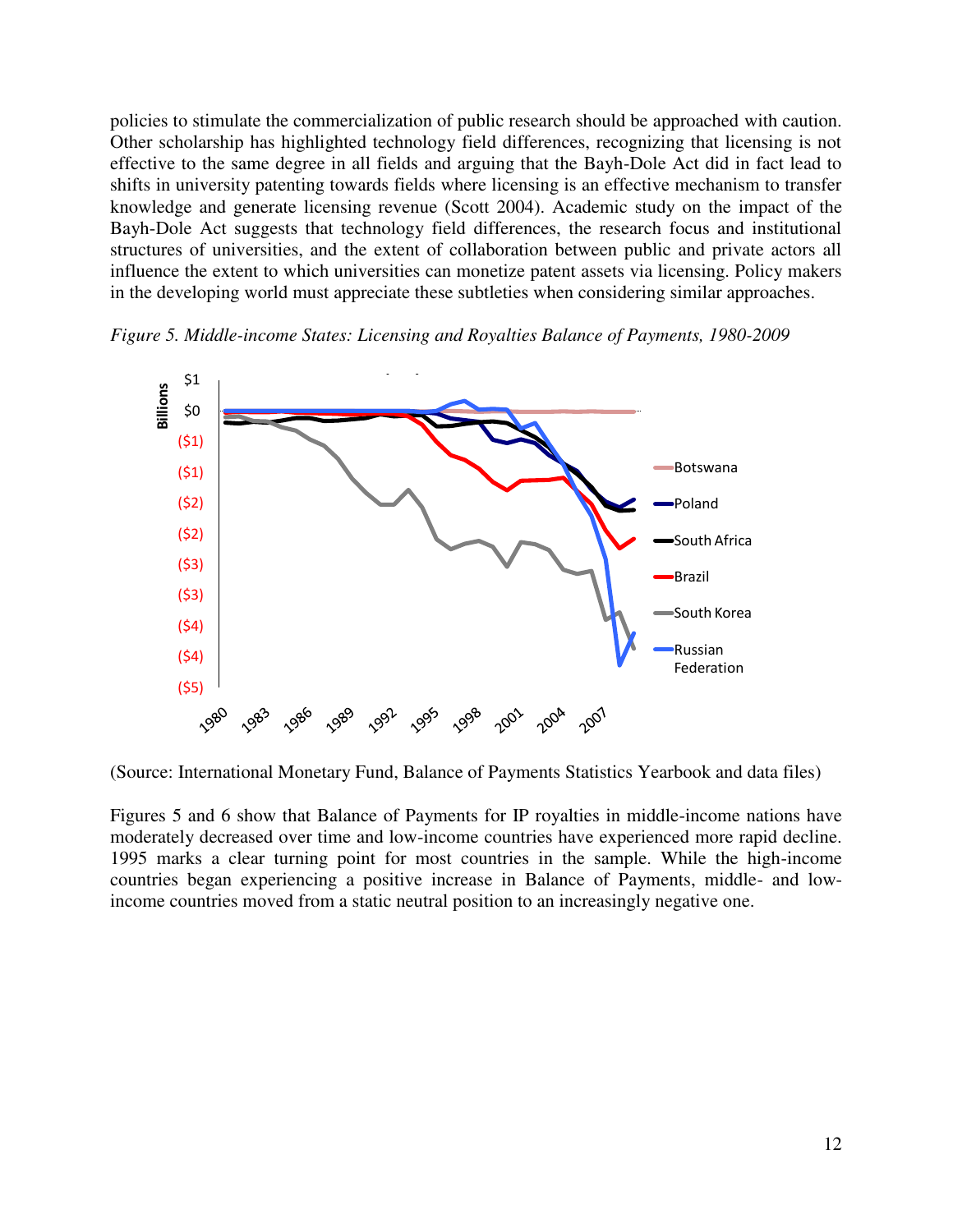*Figure 6. Low-income States: Licensing and Royalties Balance of Payments, 1980-2009* 



(Source: International Monetary Fund, Balance of Payments Statistics Yearbook and data files)

Data from our sample suggests that important gaps in IP commercialization persist. This is the case both in terms of the volume of licensing and royalty revenues and the direction of cash flows associated with innovation. Developing countries seem to be significantly marginalized in this aspect of the international system. Analysis of the entire World Bank dataset for all countries and income categories in 2009 (including those outside our sample) confirms this hypothesis (Table 3).

| <b>Country Group</b> | <b>Royalty, License</b><br><b>Fees Received</b> | <b>Royalty, License</b><br><b>Fees Paid</b> | <b>IP Balance of</b><br><b>Payments</b> | Payments as a<br>% of Receipts |
|----------------------|-------------------------------------------------|---------------------------------------------|-----------------------------------------|--------------------------------|
| <b>High income</b>   | \$177,835,372,041                               | \$156,372,095,047                           | \$21,463,276,994                        | 88%                            |
| Middle income        | \$3,766,598,542                                 | \$32,421,925,901                            | $-528,655,327,359$                      | 861%                           |
| Low income           | \$33,678,498                                    | \$67,097,779                                | $-533,419,281$                          | 199%                           |

*Table 3. Licensing and Royalties Balance of Payments, 2009* 

(Source: International Monetary Fund, Balance of Payments Statistics Yearbook and data files)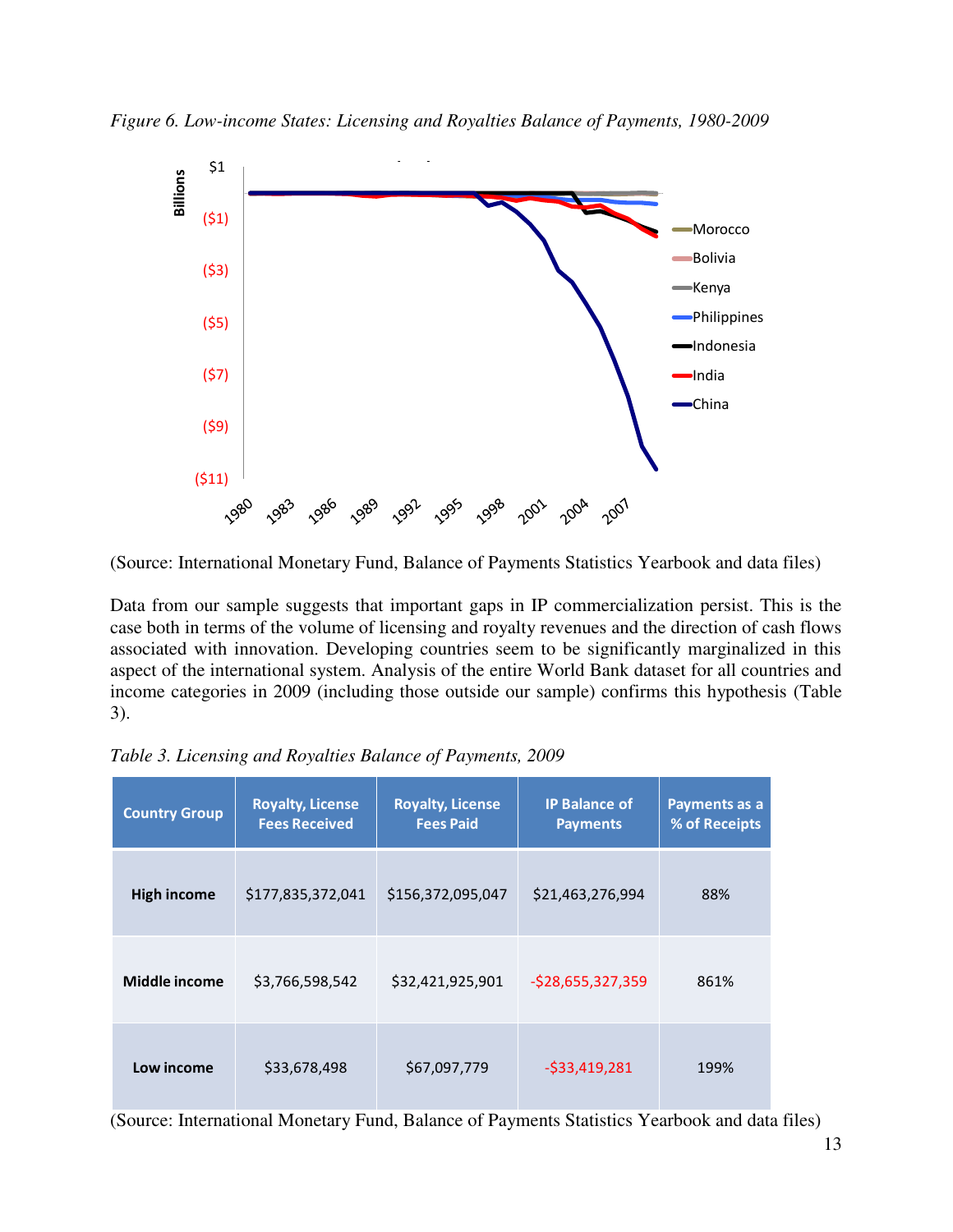# **The Monetization of Intellectual Property**

#### **Intellectual Property Enables Technology Commercialization**

The institutionalization of property rights is a constitutive element of a market economy. Intellectual property is typically conceived as a means of reducing market failures associated with knowledge assets that are non-excludable and non-rivalrous in consumption (Merges 1994). The introduction of property rights over intangibles renders embedded and tacit knowledge codifiable, functional and manageable. In general, the introduction of property rights enables the generation of surplus value. People can still extract 'use value' from land, such as collecting fruits and game, without property rights. However, the introduction of property rights over land enables additional revenue streams not necessarily related to its primary use value, such as rent and sale. In a similar manner, the introduction of IPRs enables people to not only extract value from its primary use, but also through a variety of secondary monetization mechanisms. A major benefit of the IP system is that it institutionalizes a framework that permits people to extract value from the exchange of knowledge, which may be decoupled from its primary use value.

The conventional economic rationale for IP is linked with the hedging of risk associated with research and development. While this is certainly true, we are more interested in elaborating on the various mechanisms available to monetize IP. Like scholars such as Knight (1942) and Schumpeter (1942), we argue that IP bears the potential to foster entrepreneurship as the introduction of property rights is a constitutive element of prospering markets. IP institutionalizes a commercial paradigm over knowledge relations and can thus be seen as a cornerstone of the knowledge based economy. To discuss to what extent it is legitimate to commercialize knowledge relations and where the boundaries of knowledge privatization should be set is not the subject of the paper. This said, the privatization of knowledge relations is an important political issue that should not go unnoticed. Defining knowledge as a tradable good, which can be stored and exchanged, liberates it from a system where knowledge is only as valuable as the ability of the owner to use it. By disaggregating knowledge and invention from its owner, IP is legally packaged for the transfer of ownership through a transaction (May 2002).

IP is the currency of the knowledge-based economy. Without a functioning IP system, knowledge - like labour - cannot be alienated, and its value is limited to the ability or inclination of the innovator to put it to work. Such a system disadvantages innovators by inhibiting their ability to monetize their ideas, which they can do under an IP system even if they lack the time, skills or resources to commercialize it themselves. The IP system places knowledge and ideas in a market system, acting simultaneously as a legal framework that facilitates disputes over ownership and infringement, thus lowering the cost of IP enforcement for individual firms. From a social perspective, the absence of a functioning IP system that can be observed in many developing countries annihilates immeasurable values of knowledge and ideas by providing no system through which to realize their tradable worth (May 2002).

The perspective adopted here of IP as an enabling mechanism for developing nations rather than a defensive right for the prosperous turns traditional understandings of IP on their head. However, both within academia and business there is an emerging trend of recognizing the value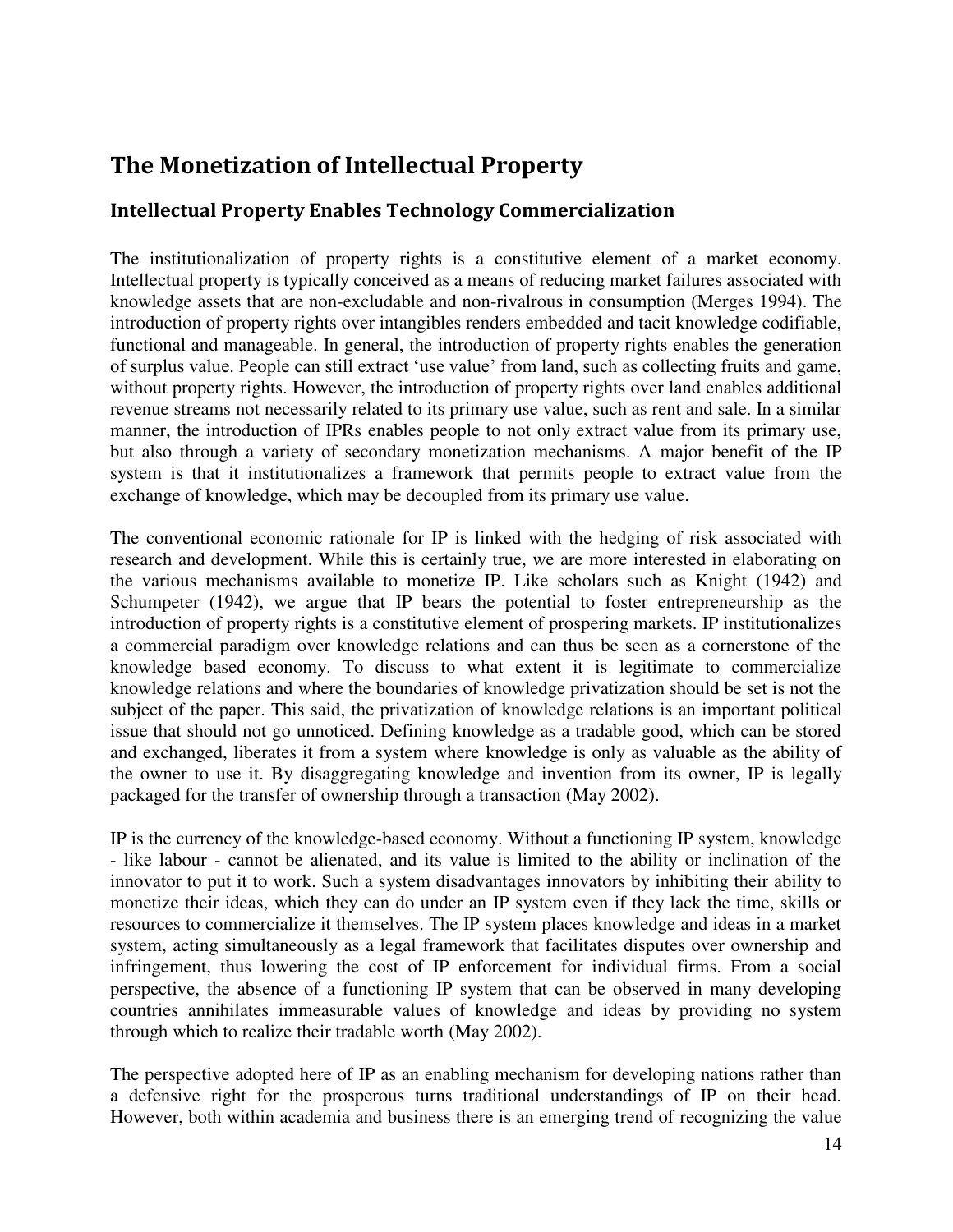proposition of IP through an intangible assets perspective (Chesbrough 2006; Arora, Fosfuri, and Gambardella 2001; Merges 1999; Feldman and Florida 1994). IP is seen as a powerful emerging asset class that can be proactively managed, developed, and nurtured to enhance business value (Malackowski 2006; Reilly and Schweihs 2004).

Conceptualizing IP as enabling is particularly important for developing countries often considered victims of international IP harmonization (Bettig 1996; May 2009). IP can be an instrument that empowers IP owners in developing countries because it increases the economic advantages derived from property rights and precipitates a governance structure owned and operated by innovators. Yet it is important to move beyond simple conceptions of IP ownership and protection and towards a deeper understanding of how patents can be effectively monetized. The data surveyed above shows how the international divide in patent ownership is gradually narrowing but that the commercialization divide is still significant. In order to demonstrate the variety of strategies available to patent owners in developing countries to monetize their IP, we now turn to case studies of patent monetization techniques. The cases include patent securitizations, patent exchanges, technology transfer and commercialization infrastructure as well as infringement litigation support. Monetization mechanisms were selected on the basis of emphasizing the diversity of options available to innovators in the developing world. The different strategies available to extract greater value from patent assets range from purely marketdriven initiatives to public-private partnerships. While patent commercialization strategies necessarily involve private actors, the extent to which they rely on public policy support differs. Significantly, policy makers can help stimulate purely market-driven approaches by identifying relevant stakeholders and increasing awareness of the range of tools at their disposal. However, it is important to note that these market-driven monetization strategies rely on more sophisticated secondary technology markets that take time to develop. The obstacles encountered in this process – including concerns about liquidity, transparency and standardization - are an important topic of academic debate and are elaborated on by Hagelin 2002, McClure 2008, Millien and Laurie 2007, and Ziedonis 2004. This range of options to monetize patents from market to publicprivate arrangements informs our analytical framework. The patent monetization cases discussed below begin at the private end of the spectrum and proceed onto those initiatives that require a greater amount of policy support.

#### **Patent Securitization**

Securitization has emerged as a major financial innovation in the past thirty years (Merges 1999) and the securitization of IP assets has received considerable attention from financial service firms (Malackowski 2006). In the simplest terms, IP securitization enables a company to pool certain rights and sell the future cash-flows associated with them for an immediate lump sum. There are numerous difficulties associated with IP securitization, such as valuation, royalty forecasting, and a lack of secondary markets for IP that are elaborated by Dorris 2003, Calderini and Odasso 2008, Gabala Jr 2004, and Hillery 2004. The most valuable result of IP securitization is the unlocking of liquidity without committing the company's credit, non-IP assets or issuing dilutive stock (Borod 2005). Innovating firms in the developing world often face significant challenges in raising capital to commercialize their innovations due to international investor uncertainty in developing markets. IP securitization presents a valuable opportunity for firms in developing economies to monetize their assets and improve capital liquidity because it distinguishes between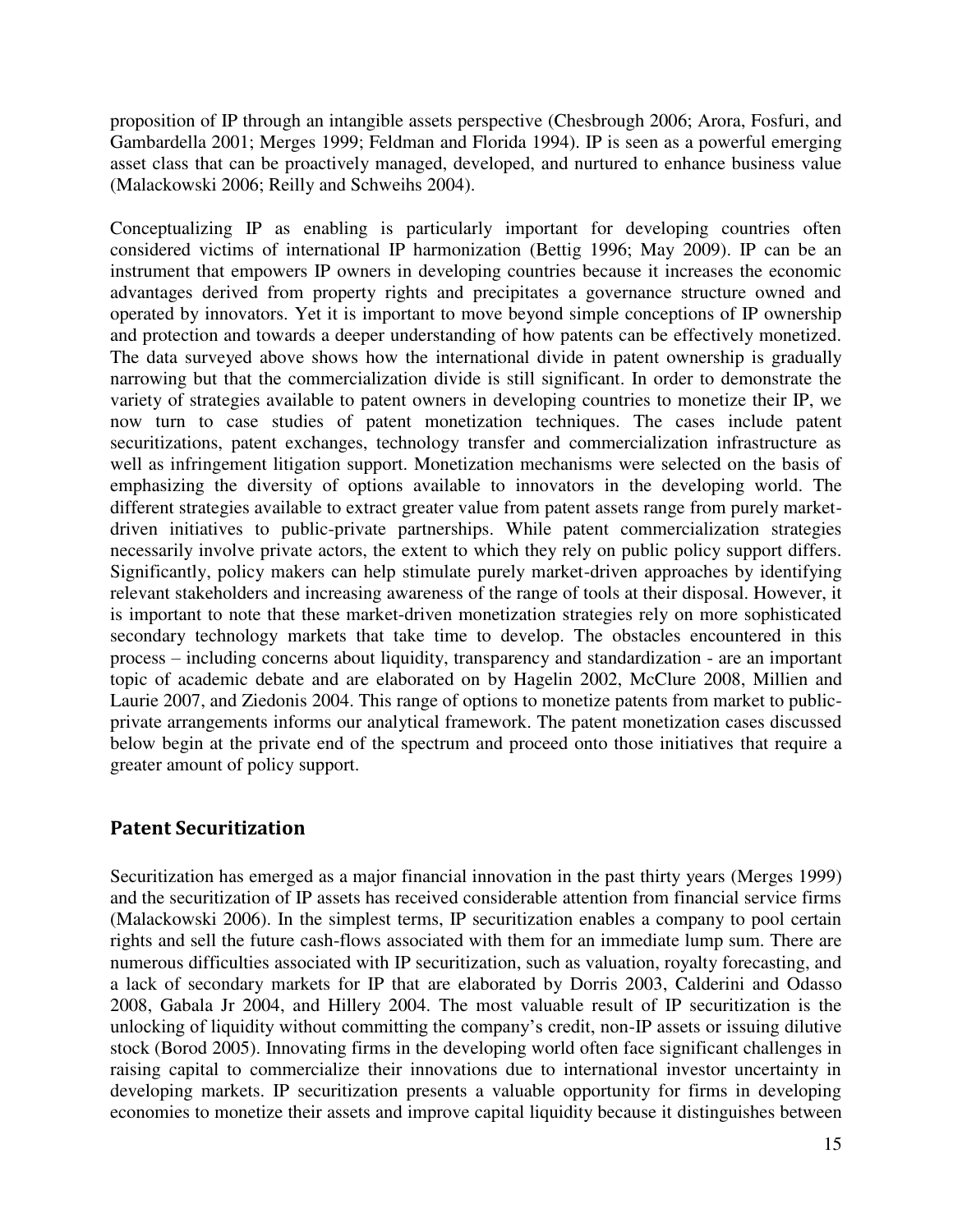the firm itself and the IP assets in question. When securitized, IP portfolios are decoupled from the IP owning firm, which enables cash to be raised on the basis of the IP itself, rather than the underlying company. This enables investors to hedge risks associated with investment in innovation while permitting IP owners to access the capital necessary to commercialize their inventions. Innovating firms in the developing world with fewer tangible assets to back debt financing can now rely on their intangibles to raise much needed funding. Securitization effectively permits firms that may not be of a high investment grade to access capital through the international market; securitization repositions financial risk into a set of financial instruments such as Special Purpose Vehicles (SPV) or Bankruptcy Remote Entities (BRE) (Anson 2005). By legally isolating the assets that are generating cash flows, investment credit ratings can be massively improved.

While IPR securitization is historically more common with trademarks and copyrights, with patent securitization representing around 13% of total deals and only 9% of volume exchanged between 1997 and 2004 (Kirsh 2005), our focus here remains on patent securitization. Patent securitization has been almost exclusively associated with pharmaceutical patents since the royalty streams are typically more stable than other technologies. However, as secondary IP markets mature and valuation processes become more transparent and standardized, it is highly likely that securitization will diffuse to other technology sectors. The first case of patent securitization, established by Royalty Pharma AG in 2000, has received enormous amounts of academic attention. Founded on royalty payments for Yale University's Zerit HIV drug patent that were licensed to Bristol Myers Squibb through a BRE, \$115 million was issued in debt and equity securities in three tranches (Calderini and Odasso 2008). Despite its early amortization, this deal stands as an important landmark in patent securitization. Three years later in 2003 another landmark case occurred when Royalty Pharma struck a securitization deal based on a pool of thirteen drug patents, including four drugs still waiting on FDA approval (Hillery 2004). Receiving a AAA rating from both Moody and Standard & Poor, \$225 million in variable funding was raised. By pooling the patents, uncertainty regarding poor royalty performance was mitigated by a diversified portfolio. The issuance of a single tranche along with a robust insurance system also enabled this more successful securitization to raise patent-backed equity (Calderini and Odasso 2008).

IP securitization can raise liquidity without relying on company finance reports, incurring income tax on proceeds, creating new debt on balance sheets and, usually, without losing the right to manage and exploit the IP in the future (Borod 2005; Watanabe 2004). Securitization can simultaneously lower the cost of capital, limit credit exposure and parcel risk across various patents. Pooled patent securitizations also enable innovators in the developing world to gain access to much needed finance by aggregating a large variety of patent rights into a single portfolio, and thus reducing the investor risk associated with a single patent. Patent securitization to date has remained highly geographically concentrated in the USA, most likely due to the maturity of its financial market (Calderini and Odasso 2008). Yet, there is tremendous potential for developing countries because firms in emerging economies can export their IP to developed markets to be securitized according to predictable and functioning market instruments, rather than try to import a range of required investment rules and institutions. While domestic capacity building is essential, securitization increases access to capital immediately and experience with structuring these deals should improve capabilities. Up-front payment in the early stages of technology development can be more useful to a company than future revenue streams or delayed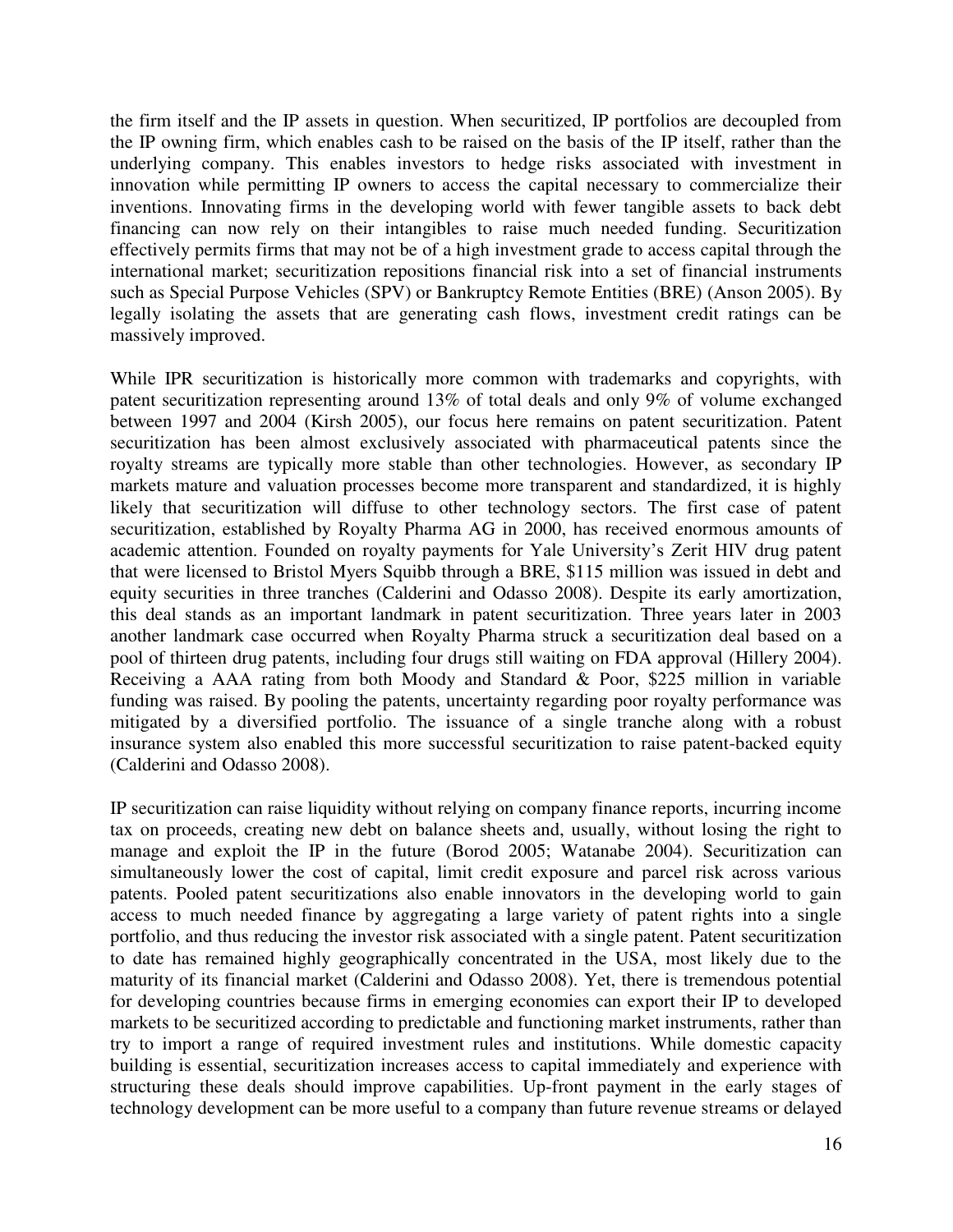sale revenues. Patent securitization basically gives IPR owners access to better funding conditions than corporate alternatives in terms of both duration and flexibility of funding contracts (Kirsh 2005).

#### **Patent Exchanges**

The incredible growth in the value of IP assets globally has not been adequately matched with increased levels of funding for R&D in the developing world. Developing countries encounter two challenges: they must manage risks associated with innovation and they are largely unable to tap the full range of institutional investors because of their relatively undeveloped capital markets. Firms around the globe are missing out on valuable capital resources as a result of the inability to properly value and exchange their IPRs. Patents remain a highly illiquid asset and there is substantial difficulty in exploiting IPRs to generate greater cash flow. The development of a liquid and robust exchange for IPRs is a vital step to ensure that firms gain alternative forms of finance for innovation (Ughetto and Odasso 2010). Financial exchanges for patents enable non- or under-utilized patents to be traded in a transparent marketplace. An exchange is valuable because it makes patents available to those that are in the best position to monetize them. Firms in the developing world may own valuable product and service patents but have insufficient complementary assets to monetize them. The complementary assets of large multinational firms results in high barriers to entry for innovators in the developing world, who do not benefit from the same economies of scale and scope. An effective exchange mechanism for patents reduces the need for complementary assets to commercialize a product. Exchanges thus enable innovating firms to monetize their rights without the considerable capital outlays traditionally associated with this (Serrano 2006; Chesbrough 2006). Formal secondary markets for patents are believed to level the competitive playing field by lowering entry barriers and undermining privileged access to technology (Arora, Fosfuri, and Gambardella 2001). As such, they are a powerful tool for actors in the developing world to monetize their patent rights.

Patent exchanges encounter a number of difficulties that the exchange of other commodities does not because of the nature of the rights being traded. Patent rights are by definition a claim to unique and novel technologies. The rights traded are thus extremely heterogeneous. Trading patents is not like trading sacks of rice or bars of gold. A lack of common valuation standards and a multitude of different types of rights complicate the process of turning patents into a standardized and tradable commodity. IP rights cannot be efficiently traded in a transparent market space until there are adequate standards for valuing them (Hagelin 2002). The valuation of intangible assets is an extensive subject of research and is elaborated on by Lanjouw et al, 1998, Mard et al. 2000, Hagelin 2002, and Reilly and Schweihs 2004. Efficient patent exchanges rely on adequate information about the underlying rights traded and necessitate substantial due diligence in order to vet the traded assets. This process can result in significant information asymmetries that benefit larger actors during the bargaining process. The importance of some patent assets to firm performance also suggests that companies may only selectively exchange patents of minor value rather than engage in deals relating to their core business strategies.

The Intellectual Property Exchange International (IPXI) is one intermediary that has attempted to establish such an exchange platform for patent rights. A subsidiary of Ocean Tomo LLC, IPXI implements a number of mechanisms to ensure that the problems associated with the exchange of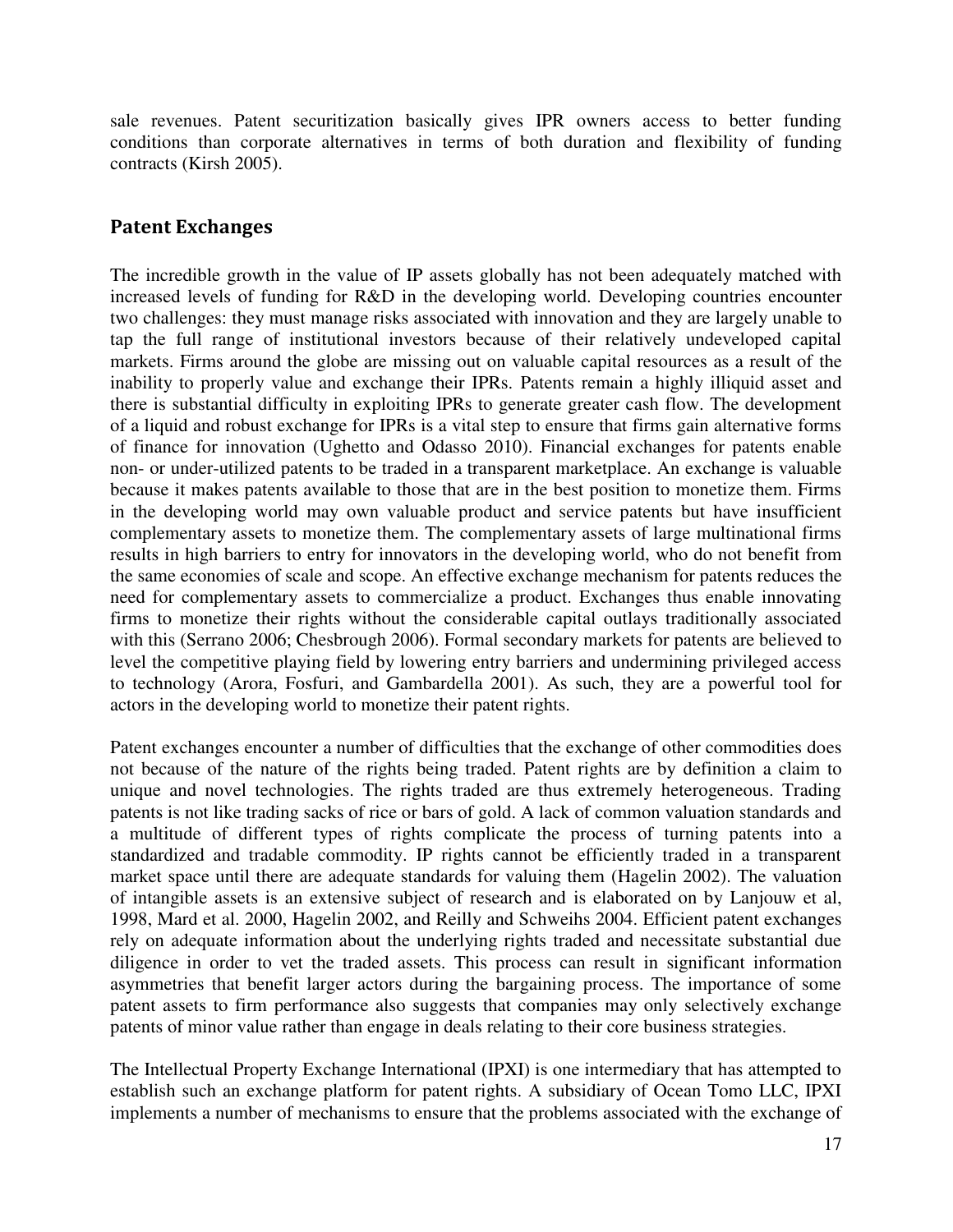patents can be overcome. Creating a standardized Unit License Right (ULR) contract enables patent owners to license their technology in a non-discriminatory way to a variety of interested parties. The pricing mechanisms of ULR contracts are complex and described by Malackowski 2010. The contracts provide potential buyers with a host of important purchasing information relating to the technology offered, the initial target price, and the quantity of contract units offered. Buyers of ULRs must report consumption behaviour to IPXI, which acts as the central monitoring and enforcement agency for the marketplace. The administrative responsibilities of IPXI, and the exchange platform facilitating the sale of patent rights commoditized through the ULR contract, reduce inefficiencies in bilateral technology transfer resulting from time, financial costs, redundancy problems and uncertainty of outcomes. ULRs may become an important liquidity alternative to normal equity and thus aid the monetization of patent rights.

Firms in the developing world are in a strong position to use such an exchange platform to monetize their patent portfolios. The exchange permits them to interact with potential licensees that they may never have encountered within their own operating markets. This allows them to efficiently monetize their patents while the independent arbitration of the exchange by IPXI means firms benefit from reduced legal costs, avoid forced cross-licensing, outsourced marketing, auditing and enforcement capacities and regular audits on licensee behavior. Innovating firms in the developing world can rely on the expertise of IPXI and its affiliates and focus their energies on innovation. This distribution of labour improves patent monetization and expands the market for new technologies. While the success of IPXI's exchange platform cannot be assessed yet because it is still in the process of being established, various exchange models are being introduced all over the world. The experience of other exchanges should serve as a learning experience for these initiatives. While online portals may be currently headquartered in developed economies, there is nothing stopping actors in the developing world from leveraging these digital platforms to their own benefit. The recent founding of the Shanghai Silicon IP Exchange (SSIPEX) in China and the TAEUS patent book project – albeit slightly different from IPXI - suggests that this model is gaining popularity and could be a valuable means for patent owners to monetize their rights through a secondary market.

SSIPEX offers a range of IP consulting services and analytics software but its main offering is to act as a center for the transfer of IP related to semiconductors. It serves as a distribution channel for semiconductor technology owners and a demonstration center for local firms in order to help them assess which, if any, technology is suitable for their next product (Chesbrough 2011). It works with owners of semiconductor technologies in order to aggregate databases of manufacturing design tools, reference designs and other information. Foreign companies own 70% of the IP made available through SSIPEX and domestic firms own the remaining 30% (Chesbrough 2011). Chinese companies are invited to assess the technology and SSIPEX brokers a license agreement if the Chinese firm wishes to integrate the technologies into new products. Crucially, SSIPEX is open to all members and does not discriminate according to which foundry is eventually used in the manufacturing process. Revenue comes from membership fees charged for access to the IP databases, fees charged for displaying IP on the exchange, and fees for transaction brokerage between members and IP owners. A laboratory was established in 2006 inside SSIPEX to manufacture prototypes based on design brought by members. Functioning as a type of innovation black box, it prevents members from seeing exactly how the output was manufactured and it prevents them from reverse-engineering it. This enables prospective buyers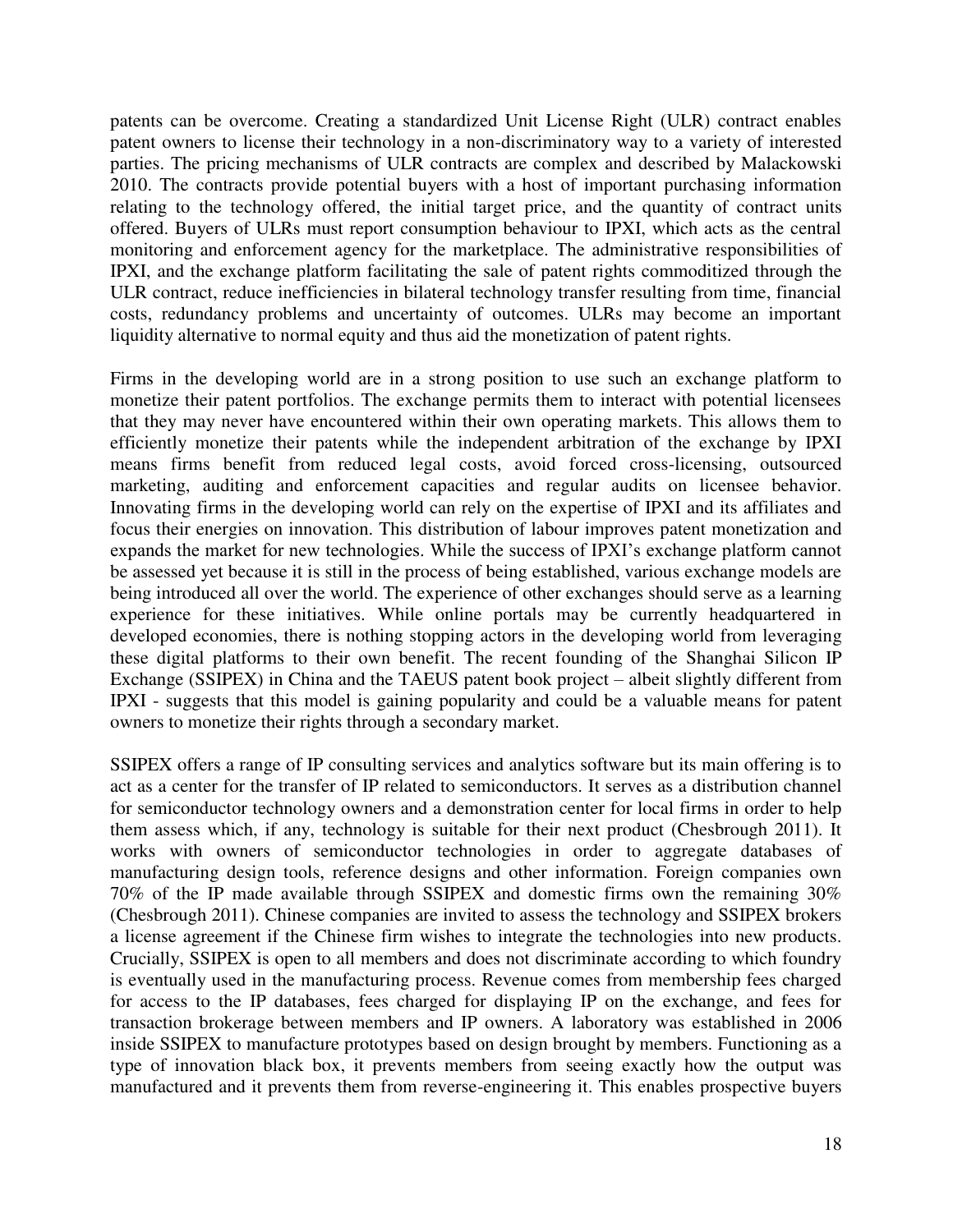to get more information relating to the IP while still protecting owners' rights (Chesbrough 2011).

SSIPEX is a very interesting experiment that aims to facilitate technology transfer and commercialization in China. It may be a valuable means of communicating to Chinese entrepreneurs that monetizing external IP can be more efficient than developing their own technologies in isolation. Yet, the attempt to establish the center has encountered many challenges. It is difficult to judge their exact origins but these challenges may stem from inadequate data protection and insufficient participation. With only 2752 patents focusing on integrated circuit technologies from 87 vendors and manufacturers in its core database<sup>4</sup>, the SSIPEX has not achieved the critical mass needed to make an exchange platform particularly efficient. While it is certainly an important center for technology transfer, its IP database may not be sufficiently developed to stimulate participation. There is a typical chicken/egg problem in this aspect of any exchange. An efficient market will stimulate participation, but an efficient market relies on adequate levels of participation. Another important challenge is the need for anonymity. The publication of patent details and the desire to exchange them can be used as competitive intelligence in many industries. Anonymity is required to maintain competitive strategies and avoid risks of litigation (Arora, Fosfuri, and Gambardella 2001). Companies may be seeking patents to protect product lines from infringement lawsuits. An unsuccessful bid for a patent license could turn a firm into a litigation target. Participants must be assured that the exchange intermediary adequately protects sensitive data while making enough information accessible to attract potential buyers. These are difficult tradeoffs, since any exchange of patent rights relies on effective and comprehensive due diligence procedures and compliance monitoring mechanisms. SSIPEX unfortunately does not possess the resources necessary to monitor the compliance of its small Chinese members with relevant IP laws. A member could gain access to a valuable technology and then transfer it to others without proper authorization, thus inhibiting the development of SSIPEX as uncertainty about enforcement stops IP owners from making their technologies available (Chesbrough 2011). The lack of transparency in the Chinese IP system and insufficient evidence of past performance based on legal cases may deter IP owners from participating. Strengthening the institutional context in which these actors operate may go a long way in fostering security and certainty for IP owners willing to license their technologies.

#### **Technology Transfer and Commercialization Infrastructure**

Successful technology commercialization relies on coordinated action between research universities, technology transfer offices (TTOs), and industry. It requires a mix of human, financial, and institutional resources. Industry is usually the primary channel for commercialization and universities lack direct control over the amount of license revenue generated. The success of licensees, and thus the license income generated, depends on market factors such as timing, funding, and marketing (AUTM 2007). In the USA, while some licensing income naturally goes to developers and research units, federal law often dictates that a large proportion be channelled back to research at the campus level. Licensing income helps universities invest in infrastructure to support students and capital projects, and also directly funds both student and faculty researchers. 'Absent this licensing income, a research institution's

 4 http://www.ssipex.com/ssipex/index.asp?language=English#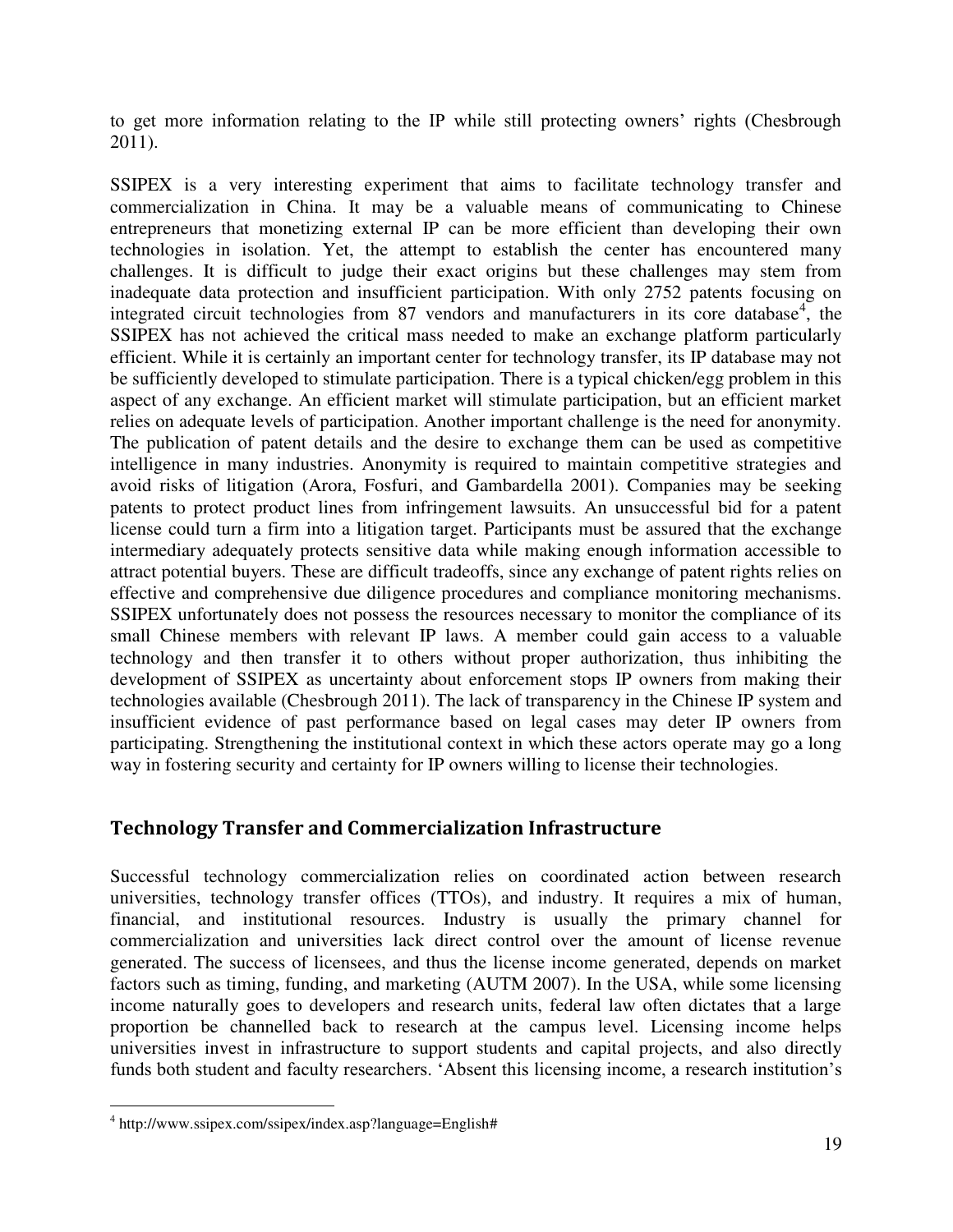ability to create the impact, through the new innovation disclosures, new licenses, and new patent, copyright and trademark filings, would diminish' (AUTM 2007). Most importantly, technology commercialization relies on a robust innovation ecosystem. Factors that help stimulate licensing revenue in the USA include the combined investment of university, federal and corporate R&D programs and grants, the prevalence of technology parks and incubators, venture capital and seed-expansion, as well as support services for start-ups in accounting, law, and marketing. The diversity of actors and support services results in thick markets for technology commercialization, enabling individuals to leverage the multiple institutional, financial and human resources in which they are embedded. Actors can rely on this ecosystem to seek help in negotiating flexible license terms, developing business models, recruiting talent, securing funds, and partnering with developers. The role of government support should not be underestimated. In 2010 alone, there was \$39.1 billion in federally funded sponsored research expenditures in the USA (AUTM 2010). In contrast, the use of licensing in the developing world is frustrated by thin markets for technology. First and foremost, adequate IP enforcement is necessary in order for the IP system to act as an enabling environment for generating more licensing revenue. Companies must be assured that, if they pay for licenses, others will not simply steal technology, putting them at a competitive disadvantage. Yet, enforcement must be pursued in tandem with a more comprehensive approach to technology transfer, which recognizes the importance of technology parks, venture capital and monetization support services.

The existence of professional associations that collect information relating to technology transfer and reflect on the process and impact of commercialization is tremendously valuable. The Association of University Technology Managers, initially founded in 1974 in order to address concerns that US federally-funded inventions were not commercialized effectively, is now a global network of technology transfer professionals from over 350 universities, research institutions, teaching hospitals, government agencies and companies. It has been at the forefront of funding, compiling, and publishing academic technology transfer data, particularly in North America. The AUTM STATT database is a statistical resource for policy makers to understand the extent and impact of licensing programs so far. In the USA in 2010, AUTM member organisations executed 4,284 licenses, resulting in a total of 38,528 active licenses and options (AUTM 2010). 651 start-ups were formed, and 3,657 continued to operate in total. 20,642 inventions were disclosed, 12,281 new US patent applications were filed, and over \$2.4 billion in total licensing income was generated (AUTM 2010). This type of impact assessment is vital in order to understand the role of TTOs and other organizations in patent monetization. AUTM has developed a universal licensing survey in order to support technology transfer globally through accurate impact measurement. The Association of European Science and Technology Transfer Professionals (ASTP) adopted this framework in 2009. Policymakers in developing countries should help domestic actors access these resources. Professional technology transfer associations are a valuable resource for TTOs in the developing world. International bodies such as AUTM, ASTP, the South African Research and Innovation Management Association (SARIMA) and the International Federation of Technology Transfer Organizations (IFTTO) should be leveraged to increase the efficacy of TTOs in the developing world. The Society for Technology Management (STEM), a non-profit organization recently created in Hyderabad, India to promote best practices in technology transfer and foster commercialization ecosystems is one of the initiatives that has been jointly funded by SARIMA, AUTM and IFTTO. The global network of IFTTO members is a particularly useful starting point for policy makers in developing nations to familiarize themselves with the practice of technology transfer and patent monetization.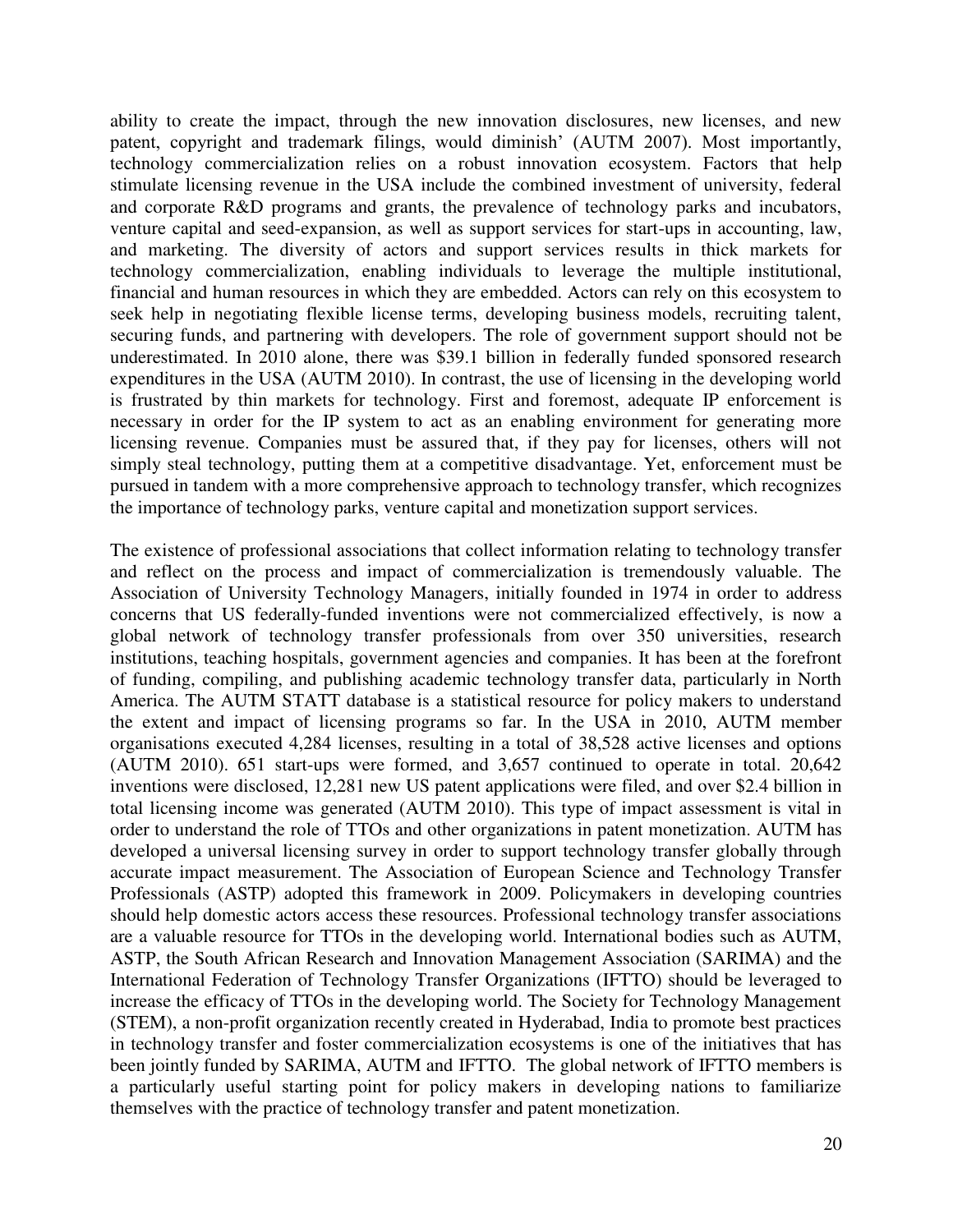TTOs play an important role in supporting the monetization of IP while simultaneously fostering knowledge spillovers. They are particularly valuable in nations that have thinner technology markets. When nations lack adequate market-driven processes to spur licensing revenue, technology transfer offices should step in to foster stronger innovation ecosystems. Many developing countries have established TTOs to provide financial support, training, identify potential alliances, brokerage services, and legal advice during licensing and equipment purchases. It is common for these offices to provide FDI-related technology transfer incentives to multinational corporations in an effort to increase the flow of technology into their borders. FDI incentive programs often include mandatory provisions for the training of local actors and the establishment of long-term business partnerships (UNCTAD 2004). This is necessary because, although FDI is an important channel for the transfer of technology, it does not guarantee efficient transfer unless it guarantees a level of commitment to local capacity building. Dedicated financing services in technology transfer offices can also provide venture capital support to local actors. Studies suggest that the rate of successful technology transfer can vary greatly depending on the level of socio-economic development within a country (Jafarieh 2001). As experience with technology transfer grows, many offices are implementing a range of sophisticated mechanisms to ensure TTOs act as an enabler of IP commercialization in their home countries. The Industrial Technology Research Institute is a strong example of a successful technology transfer office.

The Industrial Technology Research Institute (ITRI) was founded in Taiwan in 1973 and tasked with conducting and promoting research and development with the aim of increasing economic value in a number of important technology fields. Originally government-funded, the institute has been so successful that it is now entirely financially independent (Lee et al. 2009). It has been an integral component of facilitating the transfer of technology from developed economies and multinational corporations to Taiwanese SMEs and research institutes. The ITRI is a valuable example of the important role that research institutes and technology transfer offices can play in leveraging IP-based growth. In 1976 the ITRI signed the 'CMOS IC Technology Transfer Licensing Agreement' with RCA. Engineers were sent to the USA for training and returned with in-depth technical knowledge of semiconductor manufacturing<sup>5</sup>. By 1977, the first IC demonstration foundry was built and Taiwan was already on its way to becoming a major player in the semiconductor manufacturing industry. This government support for the semiconductor manufacturing industry enabled domestic actors to overcome significant barriers to entry posed by Japanese and South Korean firms.

The strategic management of IP by ITRI has also fuelled the transference of patents from publically-funded research bodies to local firms who then commercialized the technology. ITRI staff were pivotal in early spin-off efforts in semiconductor manufacturing. UMC and TSMC, the largest semiconductor firms in Taiwan, were established as 'spin-in' companies. 'Spin-in' was the label used because these firms continued a close relationship with the ITRI, which had been so integral to the start up. Staff turnover with the private sector has been significant, with turnover rates reaching 15-20% in recent years (Lee et al. 2009). This staff turnover between the ITRI and firms that commercialize R&D in the private sector is an effective way of supporting the commercialization process since the transfer of know-how, skills and technical knowledge is an integral part of effective technology transfer (Arora 1995; Gertler 2003). Staff are even

 5 http://www.itri.org.tw/eng/about/article.asp?RootNodeId=010&NodeId=0103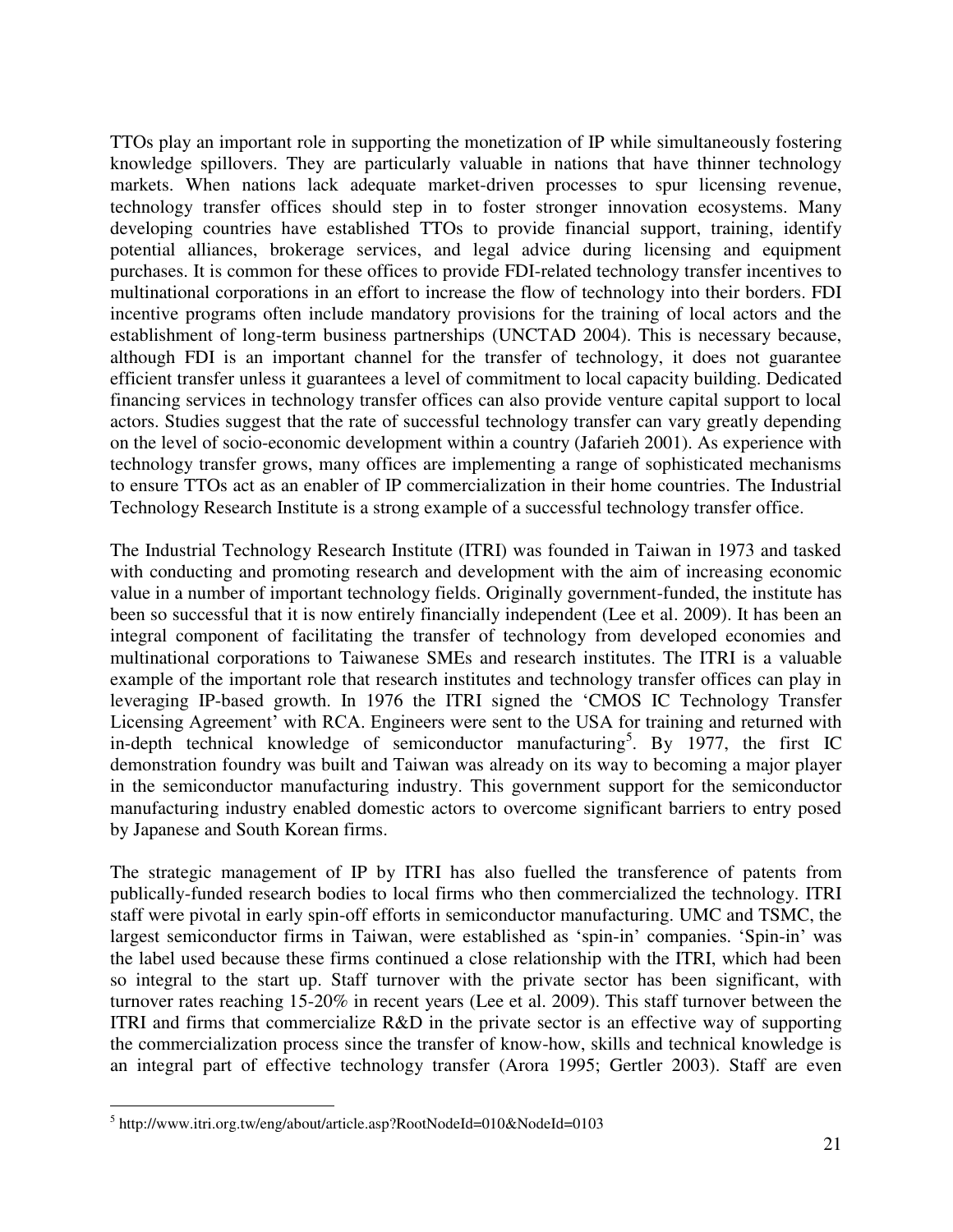encouraged to test the commercialization of their research through 'virtual ventures'. The ITRI funds these activities in the short term in order to help staff develop their products and establish spin-off companies.

Today, the ITRI and its affiliates conduct various R&D services and aid the process of technology transfer to industries in Taiwan. Its core responsibilities entail conducting advanced technological R&D, the provision of industrial services, as well as IP business and new venture support. It has helped small businesses gain access to over NT\$ 245 million of government funding by helping them apply to the Small Business Innovation Research program.<sup>6</sup> The ITRI has held over 163 training courses for over 8,000 participants in the last eight years and developed numerous multi-lateral technology cooperation agreements with major international firms. In 2009 alone, it conducted over 15,300 cases of R&D services and facilitated technology transfer to Taiwan's private sector in over 1,100 cases; ITRI helps produce an incredible 5 patents a day on average and in 2009 the institute applied for over 2,300 patents and registered over 1,300 (Lee et al. 2009). Most important, in terms of monetizing these patents through their commercial development, the ITRI classifies all patents according to three grades: A (high utilization potential), B (defensive patents), and C (low utilization value) (Lee et al. 2009). Such a classification demonstrates explicitly that the ITRI recognizes that patents have different uses and that their strategic value is inherently related to what they cover and the ways in which they are deployed.

IP management and monetization is a key component of what ITRI does. Aiding the process of patent aggregation or patent pools among firms is one strategy ITRI uses to help monetize IP assets more efficiently in Taiwan (Shih 2005). The TFT-LCD (thin film transistor - liquid crystal display) alliance is a strong example of this monetization model. In 1990, ITRI aligned with the Taiwan TFT-LCD Association and seven of its subsidiaries to form a pooled patent portfolio of over 200 patents relating to flat-panel displays (Lee et al. 2009). The patent pool enabled local Taiwanese companies to enter the flat-panel display industry quite late, despite the significant barriers to entry posed by Japanese and South Korean competitors. By facilitating cross-licensing deals with these competitors using the patent pool created through the alliance, ITRI was integral to the development of this now lucrative industry in Taiwan (Shih 2005). The activities of the ITRI show the multiple strategies that can be implemented to facilitate domestic R&D and commercialization capacity. It has won countless innovation awards for its critical support. The ITRI is a valuable proto-type for technology transfer that could be widely replicated across emerging economies.

Technology transfer offices have proliferated around the globe rapidly since the TRIPS Agreement. As developing countries continue to consolidate their IP regimes, technology transfer offices play an important role in attracting foreign companies with valuable IP into their borders and supporting domestic innovation processes by fostering extensive working relationships. Yet, simply attracting FDI and licensing IP assets is insufficient. A number of coordinated mechanisms can help to aid this process. Technology transfer offices should learn from the experiences of successful initiatives like the ITRI in pursuing their goal of helping local firms to access new technologies and monetize them. Policy makers must appreciate the value of TTOs and recognize the different roles that they can achieve. A TTO can limit its focus to helping

 6 http://www.itri.org.tw/eng/about/article.asp?RootNodeId=010&NodeId=0103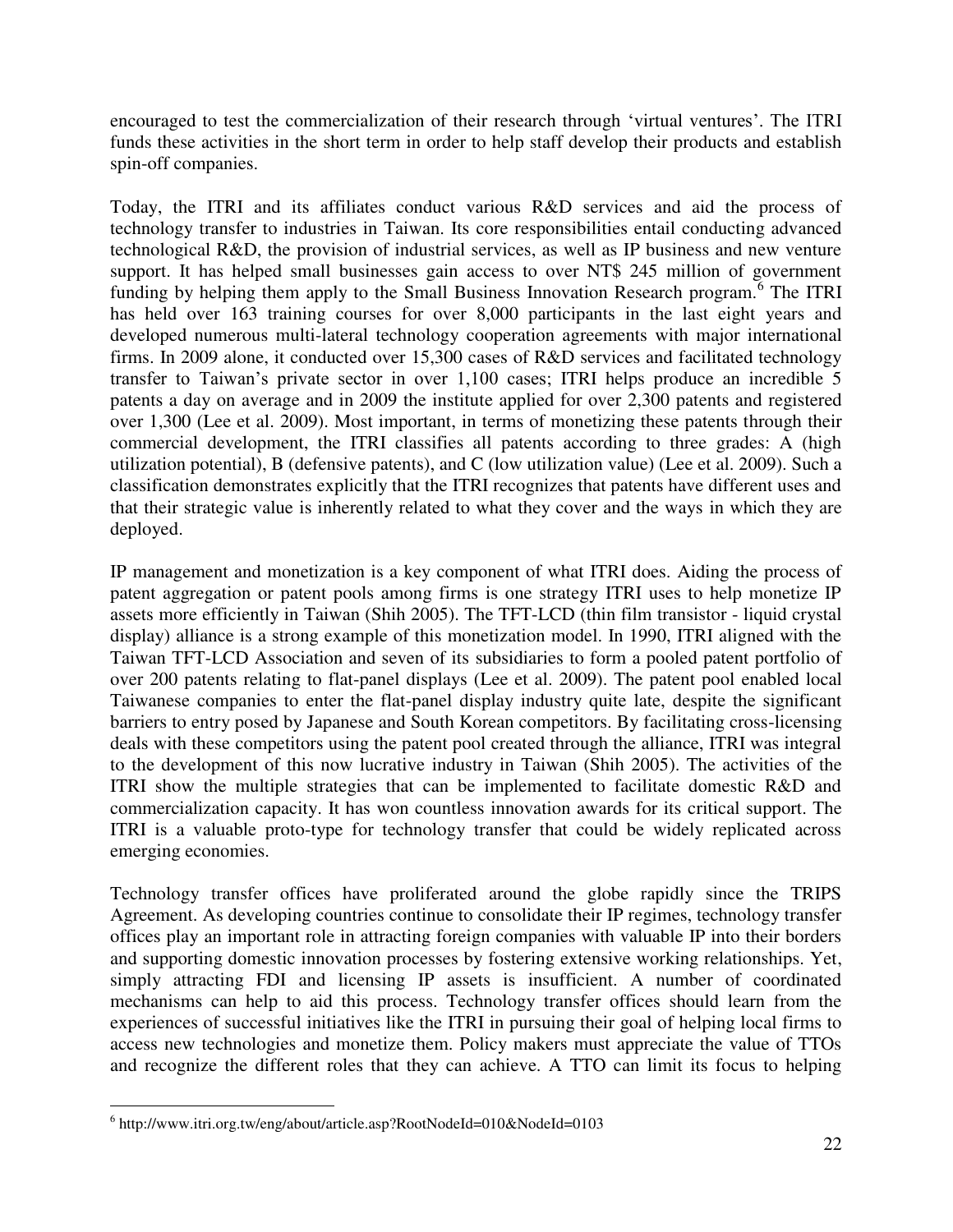researchers negotiate flexible licensing terms and setting suitable research commercialization policies. It could extend this role to help form a licensee by supporting business plan development, securing funding and recruiting talent. It could even go a step further and participate directly in business operations and investment. The ITRI approach represents the latter, where research, development and monetization processes have been rolled into a single entity in order to promote technology transfer and licensing revenue in a specific industry. Establishing TTOs in developing nations and integrating them into the global network of technology transfer associations is a powerful instrument to support commercialization processes domestically by systematically sharing experiences, information and practices relating to licensing. It will increase awareness among start-ups and research institutions of the role and practice of licensing in promoting active markets for technology.

#### **Patent Litigation Support**

The rise of non-practicing entities (NPE) that accumulate large patent portfolios in order to monetize these assets through litigation procedures has been a controversial development in recent years. These pejoratively-labelled 'patent trolls' accumulate patent portfolios solely for the purposes of infringement lawsuits and license fees. They do not produce any product or innovation themselves. Their primary income thus derives from the enforcement of patent rights. Major international NPEs such as Intellectual Ventures are estimated to own between 10,000 - 15,000 patents.<sup>7</sup> Estimates of the loss in market capitalization resulting from NPE lawsuits in software alone over the past twenty years put the cost at \$0.5 trillion.<sup>8</sup> PatentFreedom, a company that charts the emergence of NPEs, has compiled a significant amount of data about litigation procedures originating from NPEs.



*Figure 6. Operating Company Counterparties in NPE Suits*

(Source: PatentFreedom, [https://www.patentfreedom.com/research-lot.html\)](https://www.patentfreedom.com/research-lot.html)

Figure 6 shows the rapid rise of NPE infringement litigation proceedings. In 1998, there were less than 250 companies that were engaged in litigation with an NPE. By 2010, that number has skyrocketed to 2,600, an increase of 48% over the average of the previous three years. NPEs can

 $\overline{a}$ 

<sup>7</sup> https://www.patentfreedom.com/research-phl.html

<sup>8</sup> http://opensource.com/law/11/9/ginormous-losses-npe-software-patent-lawsuits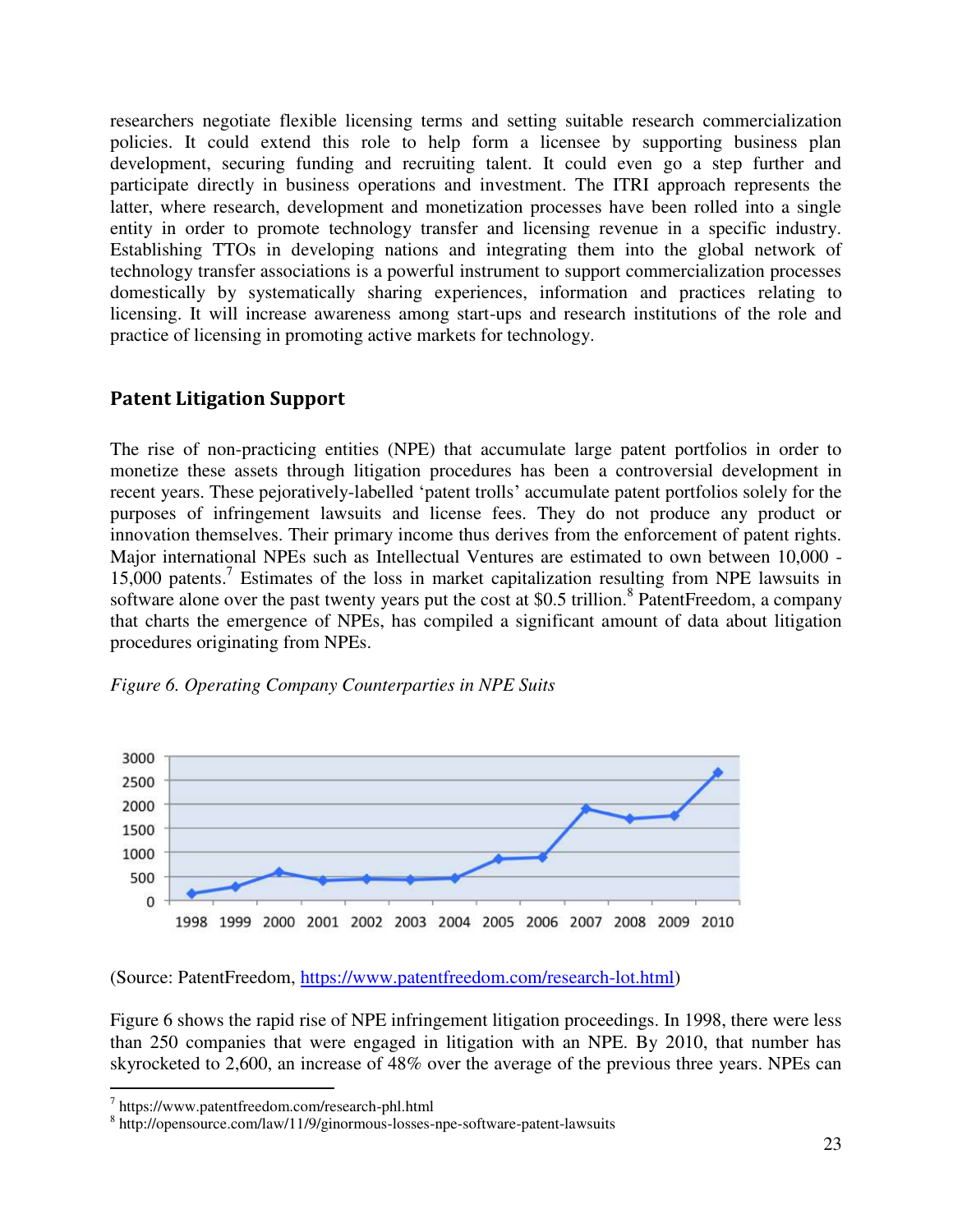be a major burden to MNCs and SMEs alike. As patent infringement lawsuits create significant operating uncertainty in technology markets, the threat of lawsuits can stop innovating firms from commercializing potentially valuable technologies. While multinational firms with large patent portfolios and defensive patent pools have some strategies available to defend themselves against NPE litigation, SMEs, particularly in the developing world, are more at risk. Limited financial, legal and human resources means SMEs cannot respond to these threats as effectively and thus face significant barriers to entry in global technology markets. In a context where firm capacity to respond is weaker, there is a strong case for more active support from government departments or other public agencies (Lee et al. 2009).

The Korean government has experimented with multiple types of support to aid Korean SMEs in their IPR disputes with international firms. Initially, this was in the form of direct cost-sharing initiatives between SMEs and the government regarding IPR disputes. The substantial cost of legal proceedings in IPR disputes would have meant that Korean SMEs seeking to commercialize a technology would encounter significant barriers to monetizing their IP. By distributing the cost, this initiative provided critical support to SMEs at the early stage of technology commercialization. The Korean government has helped fund the creation and sale of commercial IP insurance that covers the cost of potential infringement lawsuits. This enables start-ups to operate with reduced uncertainty and increased cash flows at the early stages of development. The Korean government pays 70% or more of the premium for IP insurance, thus reducing the burden for SMEs and stimulating domestic innovation in Korea. The government also supports SMEs in the process of market and export investigations to determine the probability of lawsuits when these companies wish to export their products to new markets.

IPR disputes between Korean SMEs and foreign entities within the domestic market are also supported. Over 42 SMEs employed this service in 2009 (Lee et al. 2009). Help is provided in terms of analysis of legal patent documents, infringement claims, counterclaims and continuous support during legal processes. The government also supports SMEs in deciding on how to monetize their IP by providing consultancy on alternative licensing arrangements and patent pools. It has also fostered the development of a patent angel – a public-private consortium fund – that manages a set of IPRs for a group of SMEs. These SMEs pay membership fees or invest capital to become equity holders in the group, whose patent umbrella effectively defends SMEs in their proceedings with patent trolls and other infringement lawsuits (Lee et al. 2009). The Korean Presidential Council on National Competitiveness recently reviewed the fact that Korea's Balance of Payments for trading technologies was at negative \$2.9 billion, despite ranking fourth globally in terms of patent ownership. To promote funding for domestic innovation, the Council announced it would create a W20 billion fund to launch a management company for IP and will jointly invest with private actors up to W500 billion to start a Korean-based NPE.<sup>9</sup> The budget for commercializing homegrown technologies will also be raised from 0.7% to 3% of total R&D spending.<sup>10</sup> These initiatives serve as an important model for the developing world, which must support the commercialization of IP in order to progress from being mere patent owners to patent monetizers.

 $\overline{a}$ 

<sup>9</sup> http://english.chosun.com/site/data/html\_dir/2009/07/30/2009073000563.html

<sup>10</sup> http://english.chosun.com/site/data/html\_dir/2009/07/30/2009073000563.html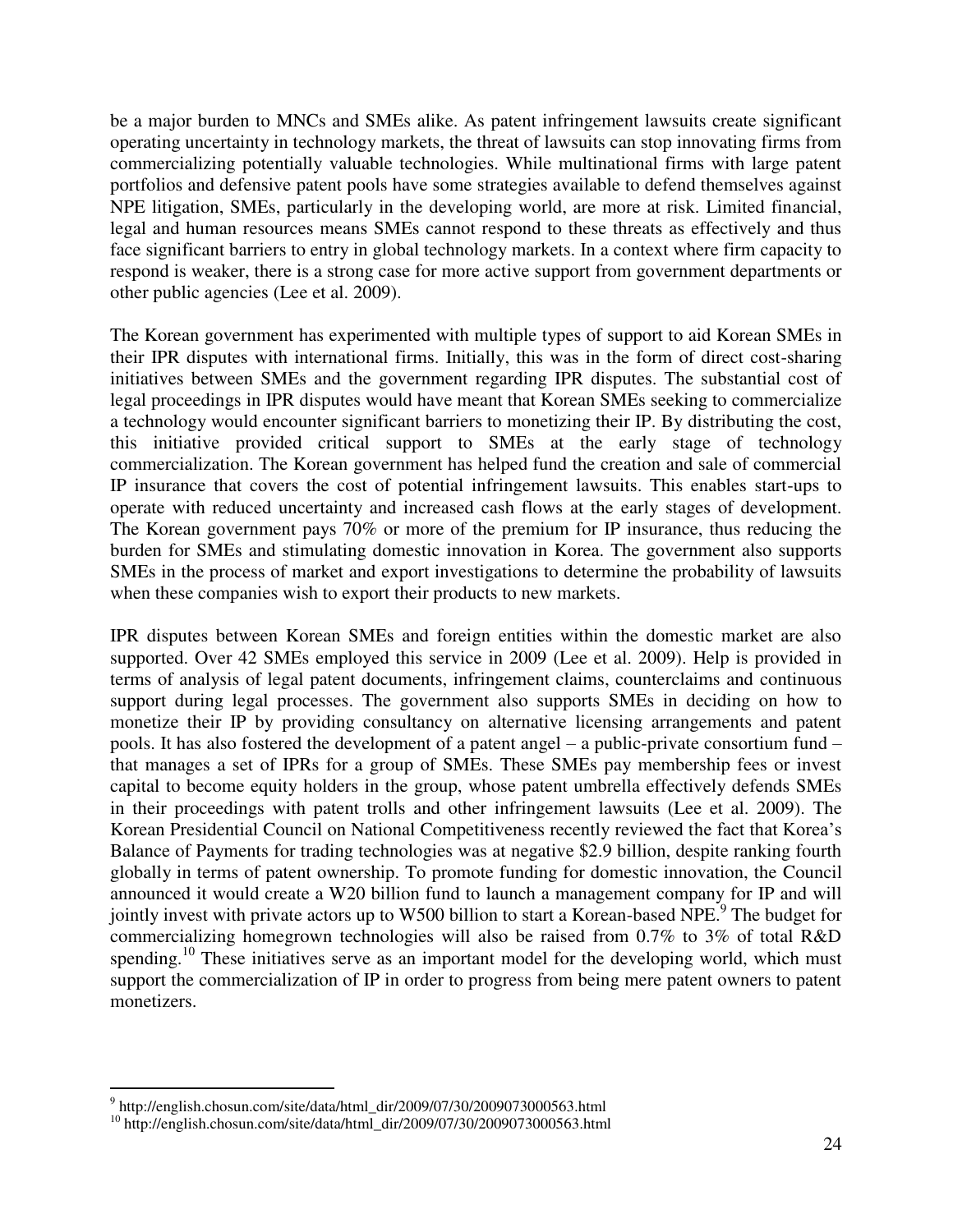# **Conclusions**

The global diffusion of IPR regimes since the TRIPS agreement has been a controversial and costly process. Criticized as a strategic move by developed economies to secure competitive advantages in the global economy, the implementation process of IP systems has received significant attention. This debate initially focused on the impact of strong vs. weak IP regimes on economic growth and the ability of developing nations to take ownership of the IP system. While improving domestic ownership of IP in developing countries is a critical step towards a more equitable IP system, the monetization of IP is equally important. The value of IP is determined by the ways in which it is used, not the mere fact of its existence. The data surveyed suggests that the much-lamented IP ownership divide is starting to close for technologically sophisticated developing countries. This is particularly true in large emerging economies such as China, Russia, India and Brazil. The proportion of resident to non-resident patent applications is also improving in favour of resident applications, an important indicator of the development of domestic innovation capacity. The initiatives undertaken to foster domestic R&D and IP institutions should continue. The large emerging economies serve as an important example of the ability of the developing world to appropriate IP regimes to their own ends. Patent applications in low-income countries included in our sample remain disproportionately in favour of nonresidents. Policy makers in these nations may need to focus on increasing IP ownership before implementing policies targeting commercialization. Yet these realms are not mutually exclusive and it is important to develop capacity in both simultaneously in order to benefit from the global IP system. Significantly, the experience of China suggests that incentives to promote the use of IP should be balanced with a focus on the quality of resulting assets in order to generate greater licensing revenue. Emerging economies that have consolidated ownership over IP assets serve as a valuable model to low-income countries and it is important that policymakers understand the market dynamics and policies that have helped achieve this transformation.

However, despite this closing gap in IP ownership in technologically sophisticated developing countries, a significant gap in IP commercialization remains. The same economies that are becoming global leaders in terms of the size of their patent portfolios suffer from a lack of corresponding increase in their financial returns from innovation. While traditional bilateral licensing remains an important mechanism to monetize IP, there are a number of other mechanisms available to generate value from IP. This paper has briefly outlined a few of these mechanisms, by reference to several case studies, and discussed the ways in which patent monetization can be improved in the developing world. Significantly, patent monetization can be stimulated using both market mechanisms and carefully structured government support. It is this combination of a positive institutional environment for patent commercialization and an awareness of the market mechanisms available to innovators that will promote stronger technology markets and generate more financial returns from IP in the developing world.

Patent exchanges and patent securitization are two market-driven monetization processes that present valuable opportunities for actors in developing countries. Although exchanges and securitization deals occur primarily in developed economies, there is no reason that developing countries cannot leverage these mechanisms to access crucial funding opportunities to commercialize their technology. As firms in developing countries begin utilizing these platforms, they will gain direct access to investment and simultaneously bolster their IP monetization capacity. Experience with these mechanisms will be an important step in establishing functioning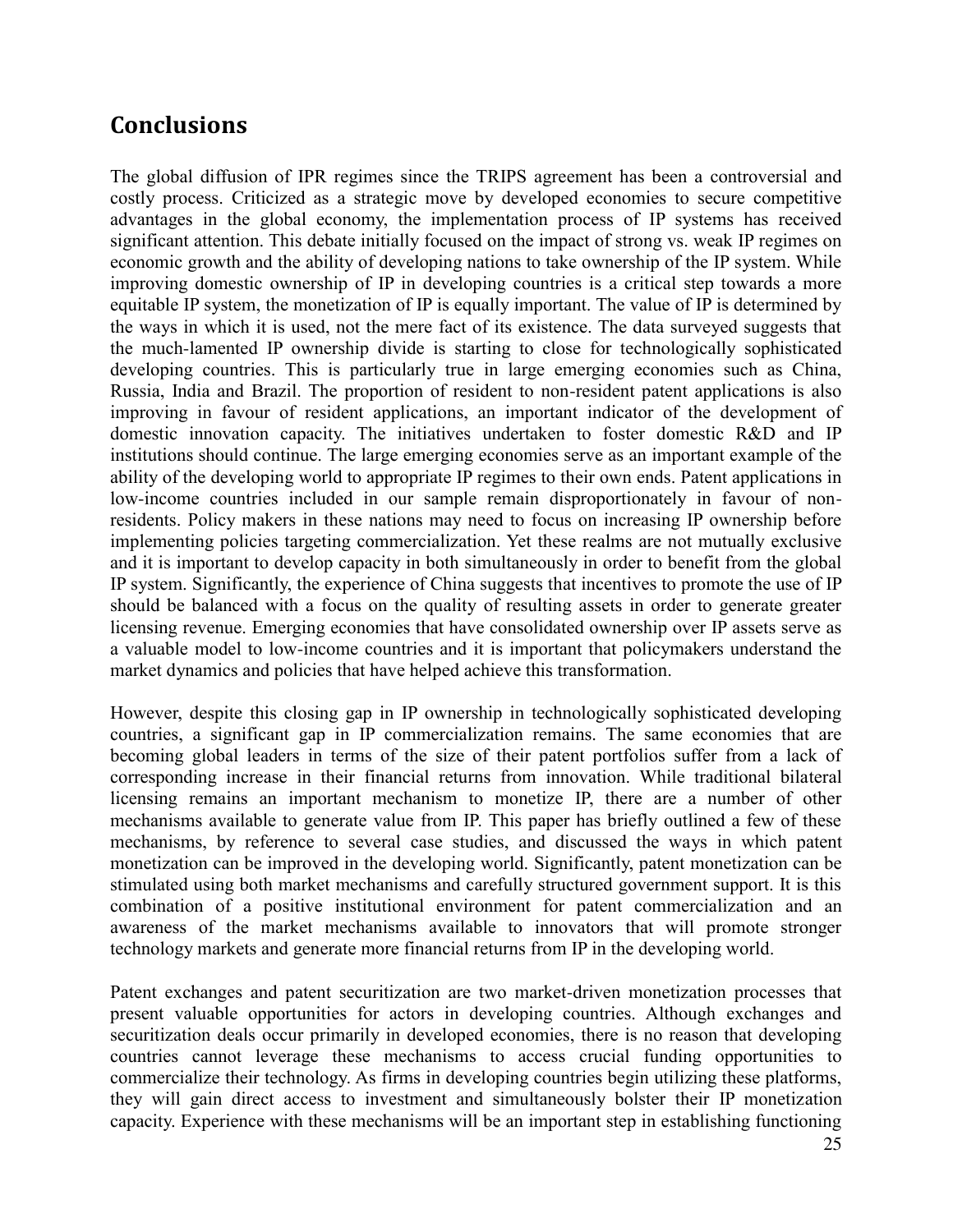markets for technology at home. The point is not to continue relying on institutions in the developed world, but to gradually develop capacity while still gaining direct access to important capital markets and monetization strategies. Public-private initiatives, such as the Industrial Technology Research Institute in Taiwan and the coordinated litigation support and defensive patent pools evident in South Korea, are also integral to closing the patent monetization divide. By promoting domestic technology markets, fostering knowledge spillovers, and implementing a range of tools to lower barriers to entry to international markets for actors in the developing world, these initiatives represent some of the ways to foster a more equitable global patent system. Policy makers should leverage existing networks of technology transfer professionals, such as AUTM or the IFTTO, to facilitate this process and share experiences, practices and information relating to technology transfer.

IP owners in the developing world are not just passive recipients of proprietary innovation developed elsewhere. The evidence suggests that they are active participants in the global system who are beginning to increase their ownership of IP assets. As IP owners, they now face the challenge of how to exploit and monetize their assets. While recognizing that developing countries face distinct institutional challenges, it is equally true that they have ample opportunities to leverage the international IP system to promote economic growth at home. Alternative patent monetization methods - like exchanges, securitizations and defensive pools are still a relatively new phenomenon. Though developing countries are at different stages of consolidating the ecosystem of institutional, legislative and market infrastructure that helps stimulate ownership and commercialization of IP, greater awareness of emerging patent monetization techniques will expand the range of options available to domestic actors. Naturally, a minimum level of IP enforcement, institutional development, and market sophistication is needed to fuel patent commercialization. Developing nations are certainly not homogeneous in this respect. Identifying the threshold for IP commercialization and understanding how to help countries attain it is an important avenue of research. However, policy makers in all developing countries can already begin to help innovators leverage the IP system to their advantage by implementing targeted public support programs and raising awareness about the market mechanisms at their disposal to monetize IP more effectively.

### **References**

- Anson, W. 2005. « Intangible Assets: A New Source of Security and Securitization ». *The Secured Lender,(Jul/Aug 2005)*.
- Arora, A. 1995. « Licensing tacit knowledge: intellectual property rights and the market for know-how ». *Economics of innovation and new technology* 4 (1): 41–60.
- Arora, A., A. Fosfuri, and A. Gambardella. 2001. « Markets for technology and their implications for corporate strategy ». *Industrial and Corporate Change* 10 (2): 419.
- Bettig, R.V. 1996. *Copyrighting Culture: The Political Economy of Intellectual Property*. Boulder: Westview Press.
- Borod, R. S. 2005. « An update on intellectual property securitization ». *The Journal of Structured Finance* 10 (4): 65–72.
- Bozeman, B. 2000. « Technology transfer and public policy: a review of research and theory ». *Research policy* 29 (4-5): 627–656.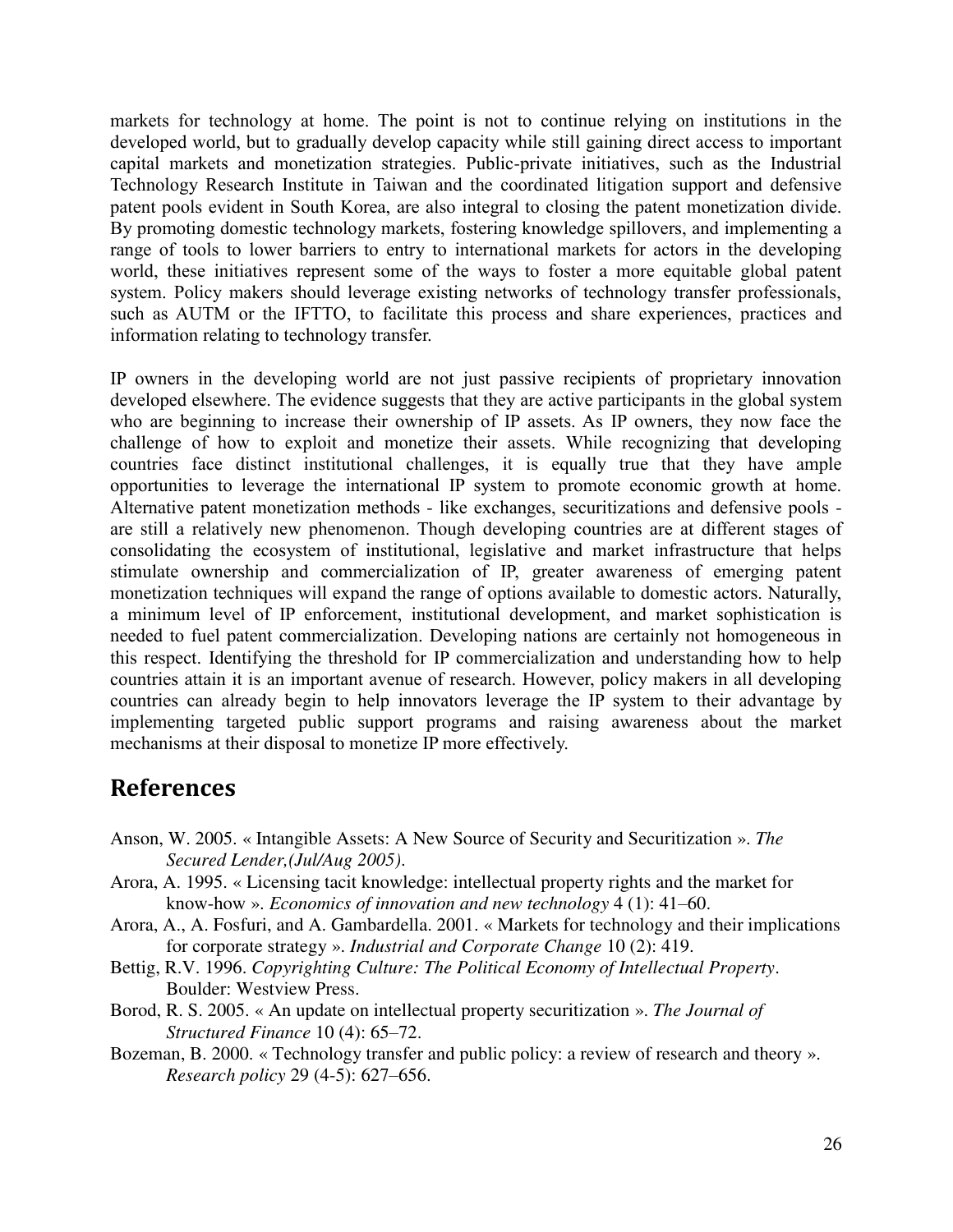- Calderini, Mario, and Maria Cristina Odasso. 2008. « Intellectual Property Portfolio Securitization: An Evidence Based Analysis ». *SSRN eLibrary* (août 1). http://papers.ssrn.com/sol3/papers.cfm?abstract\_id=1314805.
- Chesbrough, H. 2006. « Emerging secondary markets for Intellectual Property ». *Research Report to National Center for Industrial Property Information and Traning (NCIPI)*.
- Dechezleprêtre, Antoine, Matthieu Glachant, Ivan Haščič, Nick Johnstone, and Yann Ménière. 2011. « Invention and Transfer of Climate Change–Mitigation Technologies: A Global Analysis ». *Review of Environmental Economics and Policy* 5 (1): 109-130.
- Dorris, M. S. 2003. « The securitization of drug royalties: a new elixir ». *First published in Global Securitisation and Structured Finance*.
- Feldman, M. P, and R. Florida. 1994. « The geographic sources of innovation: technological infrastructure and product innovation in the United States ». *Annals of the Association of American Geographers* 84 (2): 210–229.
- Gabala Jr, J. M. 2004. « Intellectual Alchemy": Securitization of Intellectual Property As an Innovative Form of Alternative Financing ». *John Marshall Review of Intellectual Property Law* 3: 307–323.
- Gertler, M. S. 2003. « Tacit knowledge and the economic geography of context, or the undefinable tacitness of being (there) ». *Journal of economic geography* 3 (1): 75.
- Gould, David M., and William C. Gruben. 1996. « The role of intellectual property rights in economic growth ». *Journal of Development Economics* 48 (2) (mars): 323-350. doi:10.1016/0304-3878(95)00039-9.
- Hagelin, T. 2002. « New Method to Value Intellectual Property, A ». *AIPLA Quarterly Journal* 30 (3): 353–403.
- Helfer, L.R. 2004. « Regime shifting: the TRIPS agreement and new dynamics of international intellectual property lawmaking ». *Yale J. Int'l L.* 29: 1.
- Henderson, Rebecca, Adam B. Jaffe, and Manuel Trajtenberg. 1998. « Universities as a Source of Commercial Technology: A Detailed Analysis of University Patenting, 1965–1988 ». *Review of Economics and Statistics* 80 (1): 119-127. doi:10.1162/003465398557221.
- Hewitt-Dundas, Nola. 2011. « The role of proximity in university-business cooperation for innovation ». *The Journal of Technology Transfer* (juillet 24). doi:10.1007/s10961-011- 9229-4. http://www.springerlink.com/index/10.1007/s10961-011-9229-4.
- Hillery, J. S. 2004. « Securitization of intellectual property: recent trends from the United States ». *Washington CORE consulting firm report, March*.
- James R, Markusen. 2001. « Contracts, intellectual property rights, and multinational investment in developing countries ». *Journal of International Economics* 53 (1) (février): 189-204. doi:10.1016/S0022-1996(00)00058-1.
- Lanjouw, J.O., and J. Lerner. 1997. *The enforcement of intellectual property rights: a survey of the empirical literature*. National Bureau of Economic Research.
- Lee, Keun, Kyooho Park, Jun-Byoung Oh, and Jinyoung Kim. 2009. Economics of IP in the Context of Shifting Innovation Paradigm. Dans *WIPO Annual Report*.
- Liu, Wei. 1995. « International technology transfer and development of technological capabilities: A theoretical framework ». *Technology in Society* 17 (1): 103-120. doi:10.1016/0160-791X(94)00028-C.
- Malackowski, J. E. 2006. « The Intellectual Property Marketplace: Past, Present and Future ». *J. Marshall Rev. Intell. Prop. L.* 5: 605–641.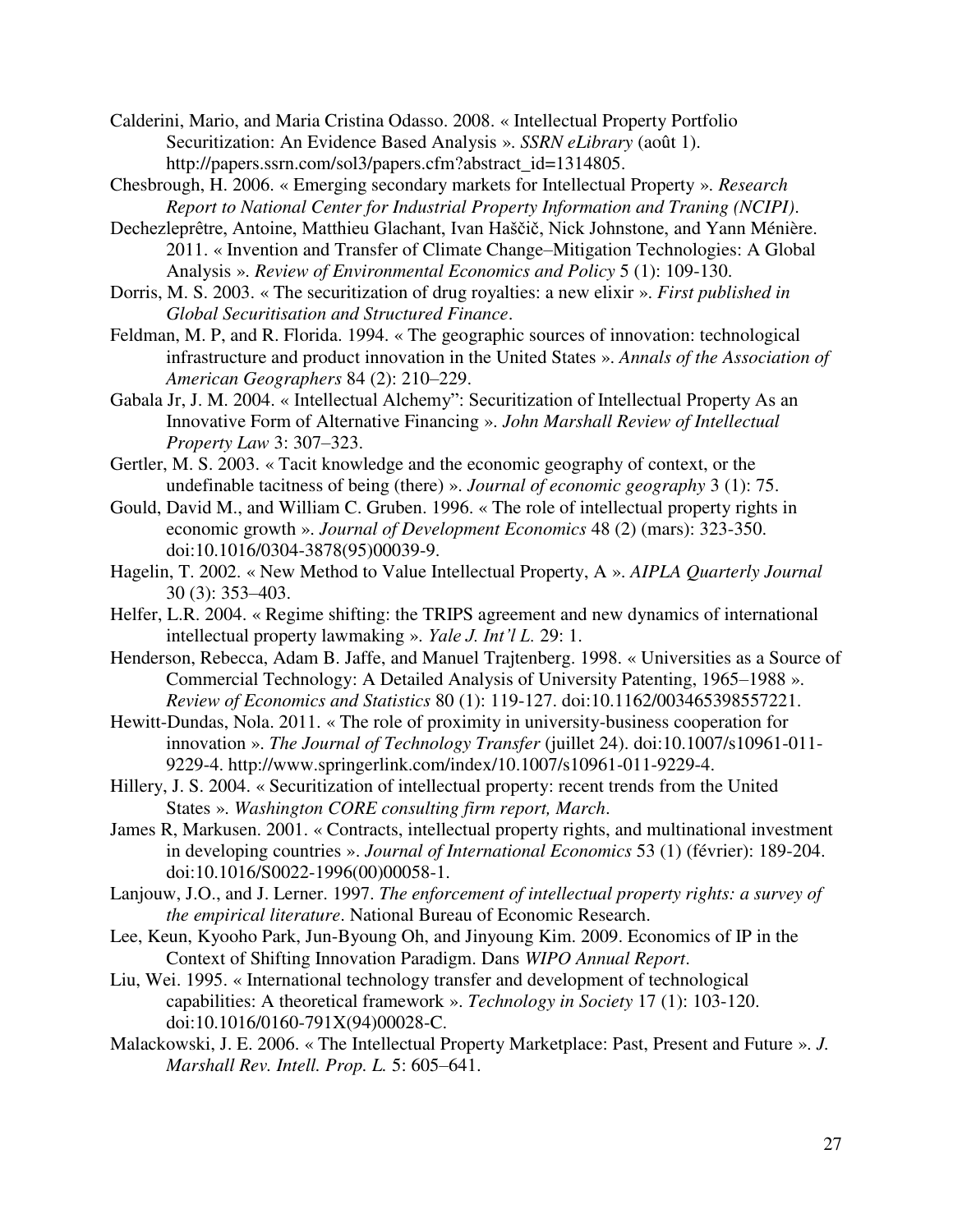Maskus, Keith E., and Jerome H. Reichman. 2004. « THE GLOBALIZATION OF PRIVATE KNOWLEDGE GOODS AND THE PRIVATIZATION OF GLOBAL PUBLIC GOODS ». *Journal of International Economic Law* 7 (2): 279-320.

May, C. 2009. *The global political economy of intellectual property rights: the new enclosures*.

- May, Christopher. 2002. « Trouble in E-topia: Knowledge as Intellectual Property ». *Urban Studies* 39 (5-6): 1037-1049.
- McClure, I. D. « Commoditizing Intellectual Property Rights: The Practicability of a Commercialized and Transparent International IPR Market and the Need for International Standards ». *Buffalo Intellectual Property Law Journal* 6: 1.
- Merges, R. P. 1999. « Intellectual property rights, input markets, and the value of intangible assets ». *Draft, February*.
- Merges, R.P. 1994. « Of property rules, coase, and intellectual property ». *Columbia* 94: 26-55.
- Millien, R., and R. Laurie. 2007. « ASummary OF ESTABLISHED & EMERGING IP BUSINESS MODELS ».
- Mowery, D., and B. Sampat. 2005. « The Bayh-Dole Act of 1980 and University-Industry technology transfer: a model for other OECD governments? » *Essays in Honor of Edwin Mansfield*: 233–245.
- Mowery, D.C., R.R. Nelson, B. Sampat, and A.A. Ziedonis. 1999. « The effects of the Bayh-Dole Act on US university research and technology transfer: An analysis of data from Columbia University, the University of California, and Stanford University ». *Research Policy* 29: 729–40.
- Mowery, David C., and Arvids A. Ziedonis. 2002. « Academic patent quality and quantity before and after the Bayh–Dole act in the United States ». *Research Policy* 31 (3) (mars): 399- 418. doi:10.1016/S0048-7333(01)00116-0.
- Noveck, B. S. 2006. « Peer to Patent: Collective Intelligence, Open Review, and Patent Reform ». *Harvard Journal of Law & Technology* 20 (1): 123–162.
- Reilly, R. F, and R. P Schweihs. 2004. *The handbook of business valuation and intellectual property analysis*. McGraw-Hill.
- Saggi, Kamal. 2002. « Trade, Foreign Direct Investment, and International Technology Transfer: A Survey ». *The World Bank Research Observer* 17 (2): 191-235.
- Schrank, Andrew. 2004. « Ready-to-Wear Development? Foreign Investment, Technology Transfer, and Learning by Watching in the Apparel Trade ». *Social Forces* 83 (1): 123- 156.
- Scott, Shane. 2004. « Encouraging university entrepreneurship? The effect of the Bayh-Dole Act on university patenting in the United States ». *Journal of Business Venturing* 19 (1) (janvier): 127-151. doi:10.1016/S0883-9026(02)00114-3.
- Serrano, C. J. 2006. *The market for intellectual property: Evidence from the transfer of patents*. University of Minnesota.
- Teece, D. J. 1977. « Technology Transfer by Multinational Firms: The Resource Cost of Transferring Technological Know-How ». *The Economic Journal* 87 (346) (juin 1): 242- 261.
- Trajtenberg, Manuel. 1990. « A penny for your quotes: patent citations and the value of innovations. » *RAND Journal of Economics (RAND Journal of Economics)* 21 (1): 172- 187. doi:Article.
- Ughetto, E., and C. Odasso. 2010. « PATENT VALUE: SELLER AND BIDDER PERSPECTIVES ».